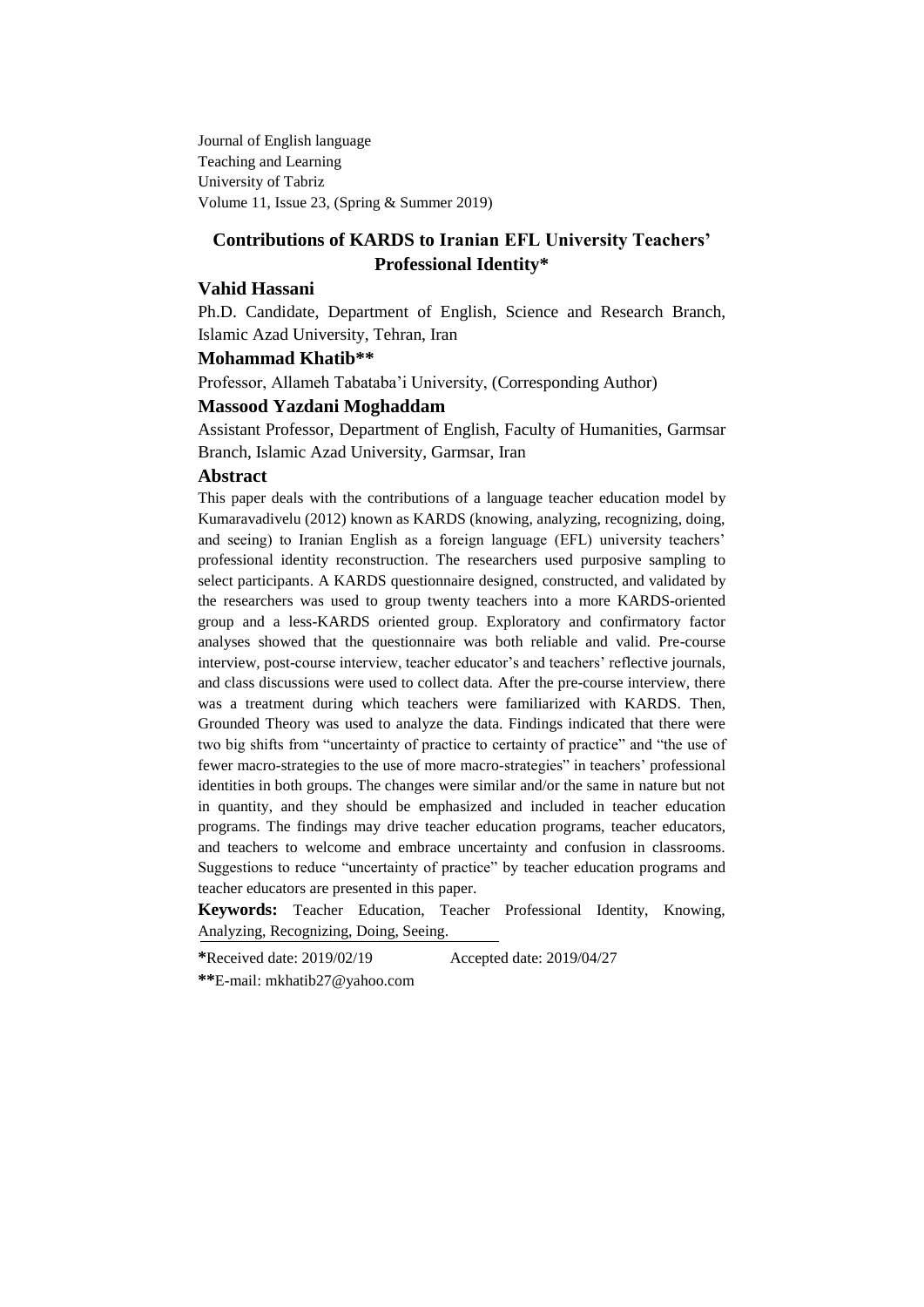## **Introduction**

Teacher education has gone through different paradigm shifts in its course of development. There have been movements away from knowledge-centered approach to constructivist approach to critical, sociocultural, and sociopolitical approach.

The knowledge-centered approach (Roberts, 1998), encompassing model-based learning and applied-science model, was rooted in behavioral and positivist epistemologies (Akbari & Dadvand, 2011; Johnson, 2006) and highlighted transmission of externally defined and preselected pedagogical techniques and knowledge to language teachers (Freeman, 2001; Richards, 2008; Richards & Farrell, 2005) whose agencies, beliefs, and previous experiences were overlooked (Freeman, 1989; Johnson, 2006). Learning how to teach was construed as learning the prescribed content (Cochran-smith, Shakman, Jong, Terrell, Barnatt, & McQuillan, 2009; Richards, 2008), and teachers were solely demanded to apply experts' theories transmitted to them in teacher preparation programs (Khatib & Miri, 2016; Kubanyiova, 2012; Kumaravadivelu, 2003).

The constructivist (individual/social) approach (Roberts, 1998) deemed teachers as reflective pedagogues who can construct theories out of their teaching practices and put their personal theories into practice (Griffiths, 2000; Kumaravadivelu, 2003; Wallace, 1995). Teachers were not viewed as empty vessels or inactive technicians to be infused with knowledge and skills of teaching. Rather, they enjoyed background knowledge, past experiences, and personal beliefs and ideas which influenced their pedagogical knowledge and practice (Freeman & Johnson, 1998). Teachers were looked on as active individuals who use complicated, practical, subjective, and context sensitive systems of knowledge, thoughts, and beliefs to make pedagogical choices (Borg, 2003). The role of teacher education programs was to inform teacher cognition which would in turn lead to a shift in teachers" practices (Borg, 2011; Khatib & Miri, 2016). This new understanding aroused an interest amid researchers in teacher cognition (Borg, 2003) and teacher professional identity (TPI)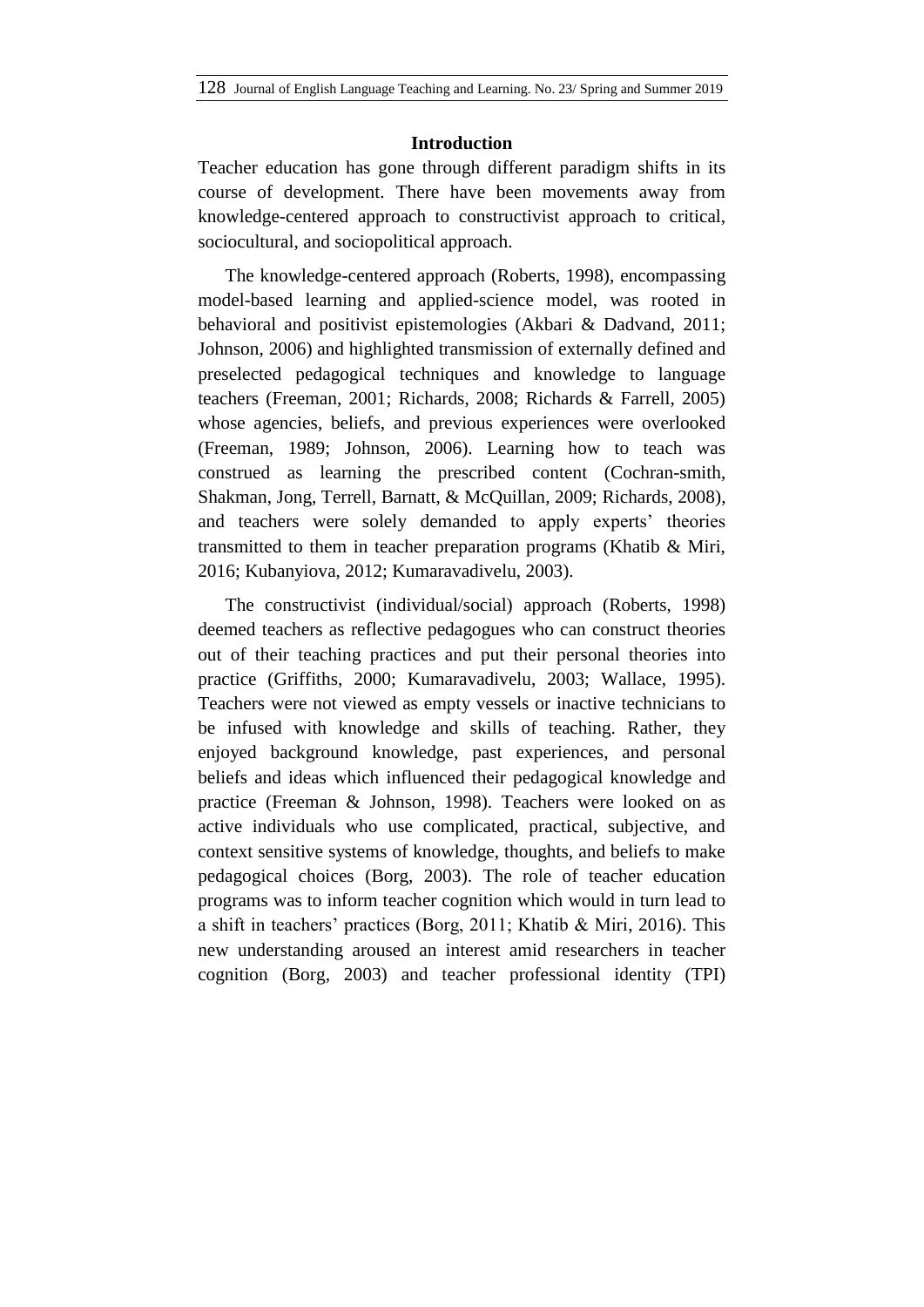(Korthagen, 2004; Nguyen, 2008; Singh & Richards, 2006; Sutherland, Howard, & Markauskaite, 2010; Tsui, 2007).

Following the constructivist approach which slighted the political, ethical, and emancipatory facets of teaching (Akbari, 2007; Jay & Johnson, 2002), a critical and sociopolitical approach in which teachers were not seen any more as reflective individuals but as 'transformative intellectuals' (Giroux, 1992) and 'cultural workers' (Freire, 2005) who can function transformatively emerged.

Recently, a new approach to language teacher education by Kumaravadivelu (2012) that is driven by globalization, grounded in post method and post transmission perspectives, and closely in line with the critical, sociocultural, and sociopolitical approach to language teacher education has emerged. The goal of this approach is to develop critical, reflective, strategic, and transformative teachers.

## **Literature Review**

Kumaravadivelu (2003, 2006) believed that teacher education should stress the development of more self-governing, critical, and transforming intellectuals who can find local solutions for local problems. It was quite necessary for language teacher education to shift its underlying tenets because of globalization (Kumaravadivelu, 2012). Pinpointing a post transmission method of teaching, he put forth a modular model for pre-service teachers resulting in the application of critical pedagogy in the classroom. Based on sociocultural epistemology, pre-service teachers should cogitate about their own personal pedagogic styles and cultural ideologies rather than specific methodology that has been efficient for others in the past (King, 2013). Drawing on ideas from post-transmission and postmethod perspectives, Kumaravadivelu introduced three operating principles of particularity, practicality, and possibility to make his modular and tentative teacher education model operative. According to Kumaravadivelu, local contextual factors should influence and decide both the goal and substance of teacher education programs, and local pedagogues should "take up the challenge, build a suitable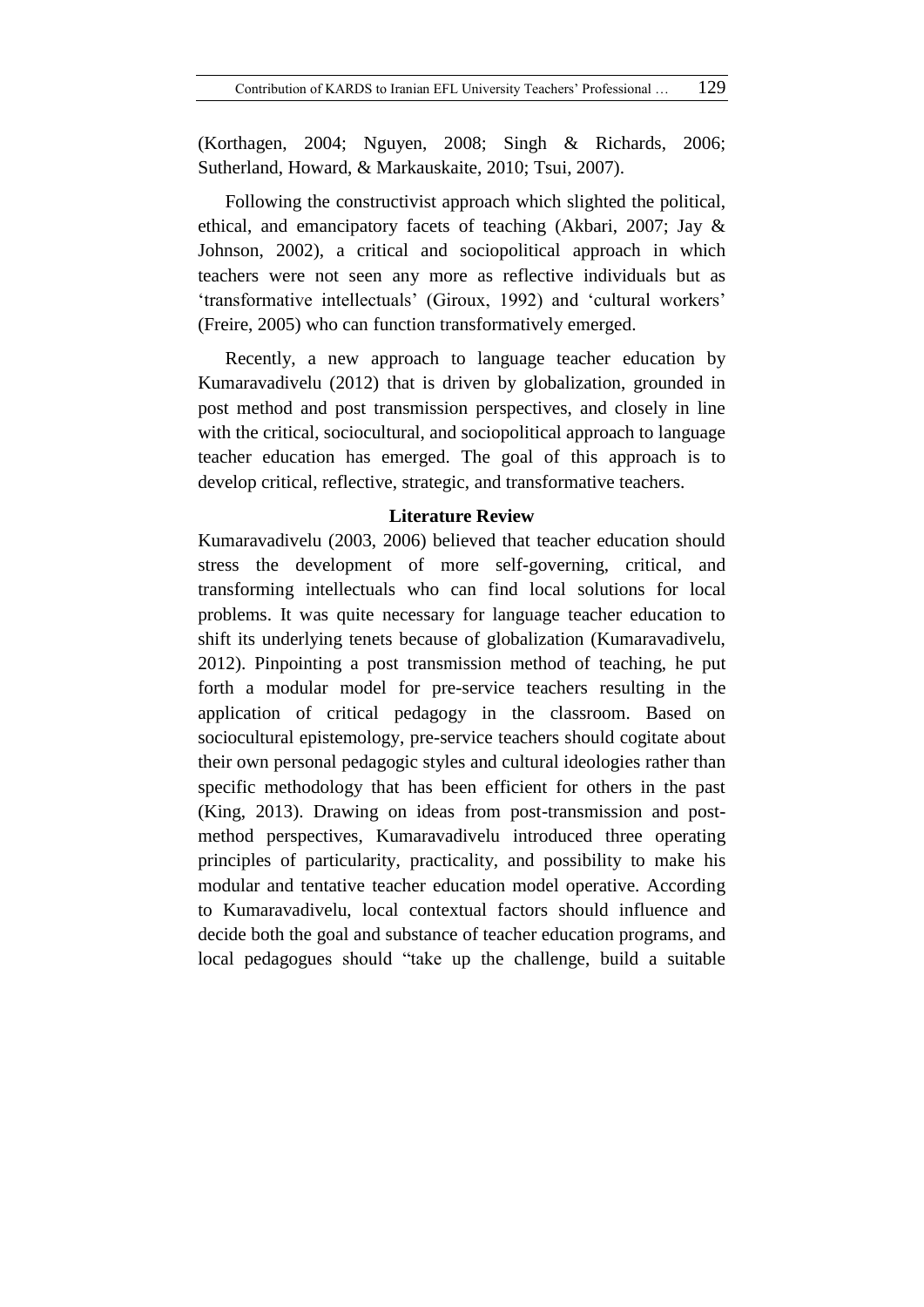model, and change the current ways of doing language teacher education" (2012, p. 129).

The model comprises five modules: knowing, analyzing, recognizing, doing, and seeing (KARDS). Through knowing teachers learn how to build a base for their professional, personal, and procedural knowledge. Analyzing deals with how to examine learner needs, motivation, and autonomy. How to identify one"s own identities, beliefs, and values as a teacher make recognizing. Doing puts the emphasis how to teach, make theories, and talk with others. Seeing emphasizes how to view one's teaching from the angles of learners, teachers, and observers. Being non-sequential, independent, and interdependent, these five modules are symbiotic and synergistic in their interactions.

As it was mentioned earlier, the ways scholars deemed teacher function, role and identity in teacher education programs have changed with the emergence of different schools of thought. It was within the era of constructivism and later in critical, sociocultural, and sociopolitical approach to teacher education that teacher professional identity was in vogue and built up momentum.

TPI refers to teachers' description of themselves as teachers, teachers' evaluation of their teaching abilities and skills, teachers' motivation and commitment with regard to their profession and factors affecting their motivation, teachers' definition of different aspects of their job, and teachers" outlook on their career progress (Kelchtermans, 1993).

TPI which is complex, dynamic, and never-ending in nature (Barrett, 2008; Beauchamp & Thomas, 2009; Trent, 2010; Varghese, Morgan, Johnston, & Johnson, 2005) has significant effects on teachers" development and performance (Johnson & Golombek, 2011). Even, socioculturally, learning how to teach is not a matter of acquisition of knowledge, but it is mainly a process of professional identity construction (Nguyen, 2008; Varghese, Morgan, Johnston, & Johnson, 2005) and a priority in teacher education programs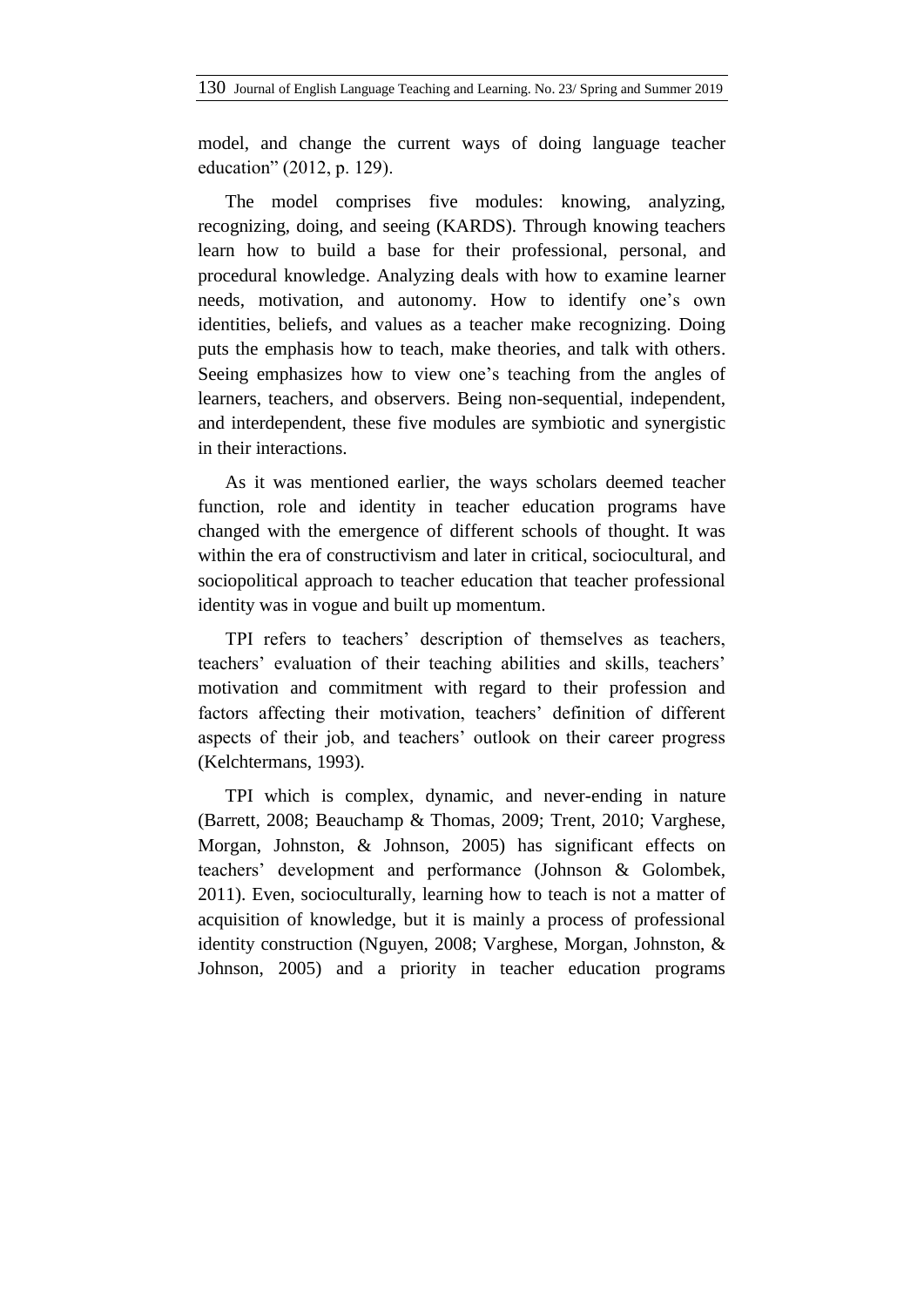(Smagorinsky, Cook, Moore, Jackson, & Fry, 2004). Therefore, it is believed that teacher education culminates in positive changes and these changes pivot on the identities teachers take with them to classrooms and how they are rebuilt during teacher education (Singh & Richards, 2006).

Viewing teachers as "transformative intellectuals" (Giroux, 1992) and "cultural workers" (Freire, 2005) was reflected in a number of studies including critical and transformative teacher education (Hawkins  $\&$  Norton, 2009) impact on student teachers' critical consciousness of the formation and function of power relations in society (Hawkins, 2004; Pennycook, 2004), persuasion of would-be teachers" critical thinking on their own identity and status in society (Lin, 2004; Stein, 2004), and sorts of pedagogical links between teacher educators and prospective teachers (Crookes & Lehner, 1998; Toohey & Waterstone, 2004).

The contributions of critical pedagogy-based teacher education programs (Abednia, 2012; Goljani Amirkhiz, Moinzadeh, & Eslami-Rasekh, 2018; Khatib and Miri"s, 2016; Sardabi, Biria & Ameri Golestan"s, 2018), reflective discussions (Biria & Haghighi Irani, 2015), a Cambridge English Teachers Professional Development (CET-PD)-based in-service program (Ahmad, Latada, Nubli Wahab, Shah, & Khan, 2018), critical autoethnographic narrative (CAN) (Yazan, 2018), and observation-based learning (Steenekamp, van der Merwe, & Salieva Mehmedova, 2018) to teachers' professional identity have shown the effectiveness of interventions especially in an EFL context.

In spite of these studies, the contributions of Kumaravadivelue"s (2012) teacher education model to teachers" professional identity has never been explored in an EFL/ESL (English as a second language) context to the best knowledge of the researchers. Scarcity of research in this specific area in an EFL context, the big amount of significance given to the process of professional identity construction in teacher education, and the globalized need to revolutionize teacher education programs motivated the researchers to perform a research on the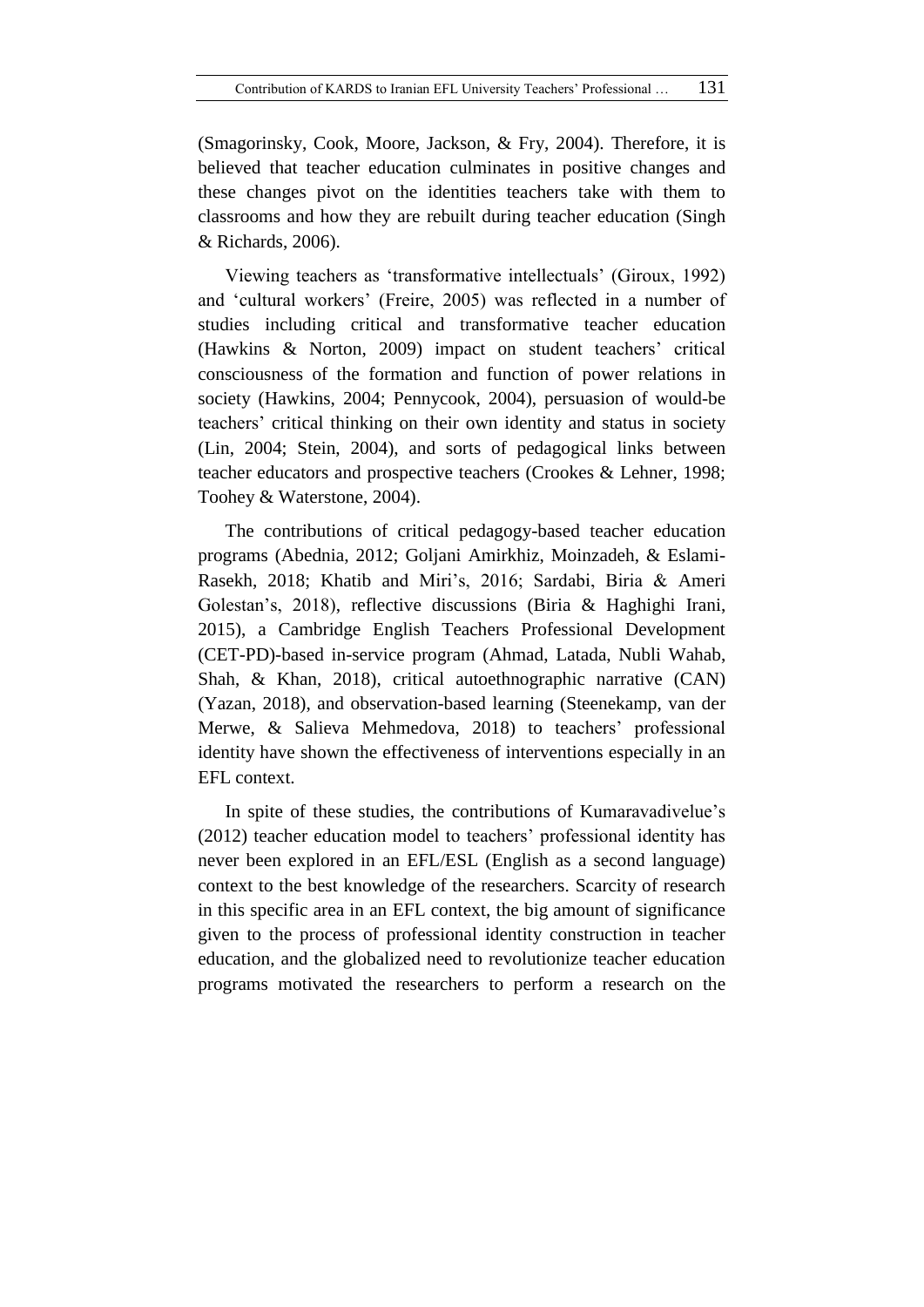impacts of a critical, sociocultural, sociopolitical, and transformative teacher education program (KARDS) on Iranian EFL teachers" professional identity (re)construction in universities. A stronger philosophy behind this study is the reality that EFL teacher education in Iran is largely transmission-oriented and does not heed teachers" voices, beliefs, and ideas.

To fill the gap, this research is an endeavor to deal with the following questions.

- 1. In what ways does KARDS contribute to Iranian EFL university teachers" professional identity (re)construction?
- 2. What features mainly characterize Iranian EFL university teachers" professional identity before the implementation of KARDS?
- 3. What features mainly characterize Iranian EFL university teachers" professional identity after the implementation of KARDS?
- 4. What major shifts are made in Iranian EFL university teachers" professional identity during the implementation of KARDS?

# **Method**

# **Participants**

Twenty out of forty in-service EFL university teachers teaching at different branches of Islamic Azad University, State University, and University of Applied Science and Technology with the following demographic data (Table 1) were the participants of the study in the context of Tehran, the capital city of Iran. The participants were selected using purposive sampling. The researchers purposefully chose university teachers who had attended pre-service and in-service teacher education programs. Both MA holders and Ph.D. candidates who had passed Comprehensive Exam were teaching General English courses, non-technical courses, to students majoring in English.

| Table 1. Demographic Data for University Teachers |  |
|---------------------------------------------------|--|
|---------------------------------------------------|--|

| Variables |     | Frequency | Percentage | Mean |
|-----------|-----|-----------|------------|------|
| Age       | _KO |           |            |      |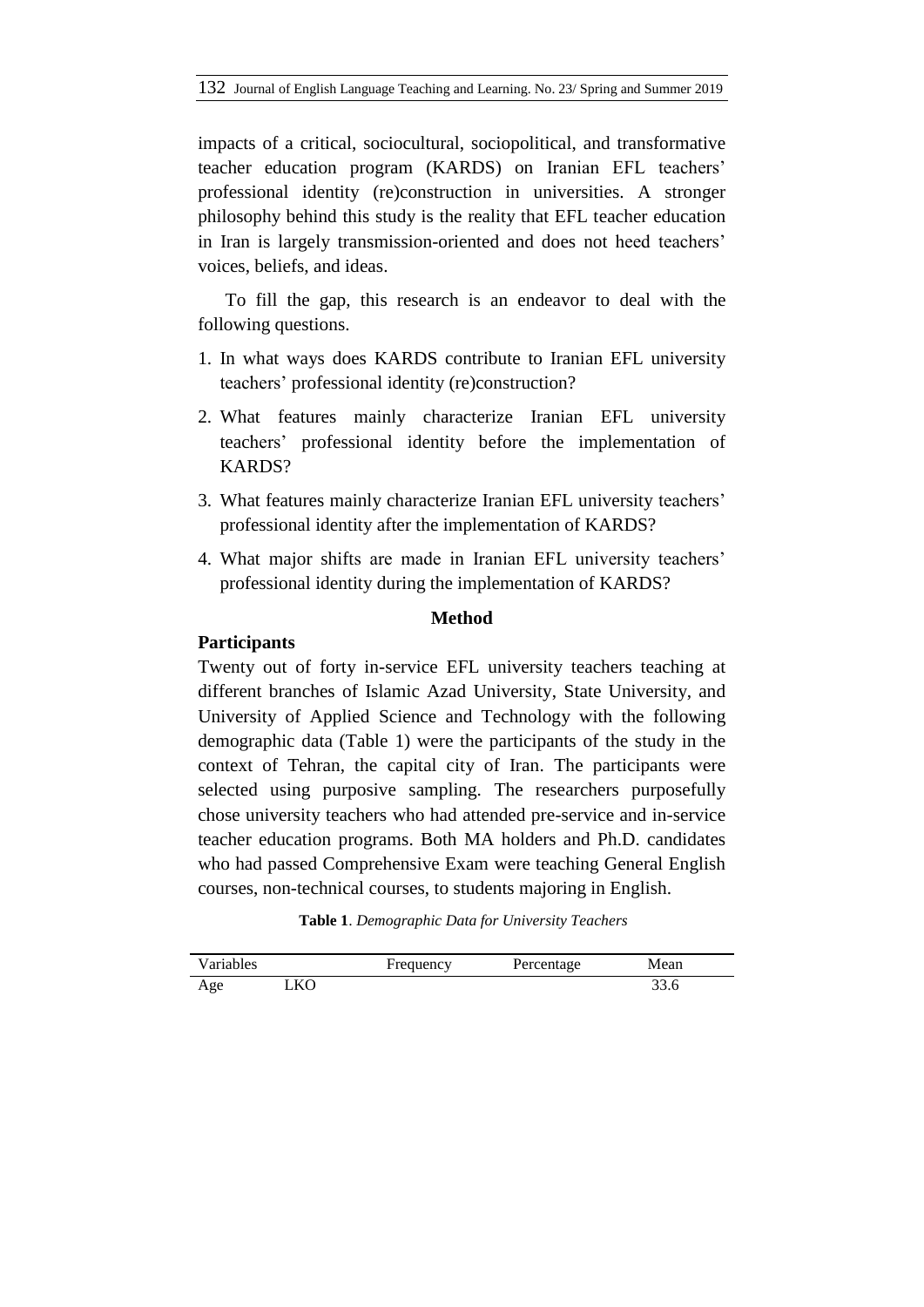|            | MKO        |                         |               | 40.3 |
|------------|------------|-------------------------|---------------|------|
| Gender     | <b>LKO</b> | $6$ (Male) - 4 (Female) | $60\% - 40\%$ |      |
|            | MKO        | $2$ (Male) - 8 (Female) | $20\% - 80\%$ |      |
|            | <b>LKO</b> | $8 (MA) - 2 (PhD)$      | $80\% - 20\%$ |      |
| Degree     | <b>MKO</b> | $1 (MA) - 9 (PhD)$      | $10\% - 90\%$ |      |
|            | <b>LKO</b> | $6$ (Li) - 4 (Tr)       | $60\% - 40\%$ |      |
| Major      | MKO        | 10(T <sub>e</sub> )     | 100%          |      |
|            | LKO        |                         |               | 9.0  |
| Experience | MKO        |                         |               | 16.5 |

Note: LKO = Less KARDS-oriented; MKO = More KARDS-oriented; Te= Teaching;  $Li = Literature$ ; Tr =Translation

To split the sample of university EFL teachers (n=40) into less  $(n=10)$  and more  $(n=10)$  KARDS-oriented groups, the quartile-based visual binning technique (Pallant, 2016) within SPSS was run on participants" scores gained through the administration of a KARDS questionnaire (Appendix 2) designed, constructed, and validated by the researchers. The results are shown in Table 2.

**Table 2**. *Less and more KARDS-oriented University Teachers*

| Groups      | <b>Participant Number</b>   | Frequency | Score Range |
|-------------|-----------------------------|-----------|-------------|
|             |                             |           | Min-Max     |
| Less KARDS- | 45, 43, 54, 41, 55, 46, 53, | 10        | 126-152     |
| oriented    | 42, 56, 44                  |           |             |
| More KARDS- | 60, 67, 73, 62, 65, 63, 64, | 10        | 183-188     |
| oriented    | 58, 61, 57                  |           |             |

## **Instruments**

A KARDS questionnaire, semi-structured pre-course interview, semistructured post-course interview, practicing teachers' reflective journals, class and self-assessment portfolios, and teacher educator's journal were the tools used in this research.

## **Instrumentation**

In order to investigate Iranian EFL teachers' perceptions of KARDS, it was essential to first design, develop, and validate a questionnaire. Thus, the researchers used the KARDS model and related literature and constructed an item pool which comprised 54 items. Then, some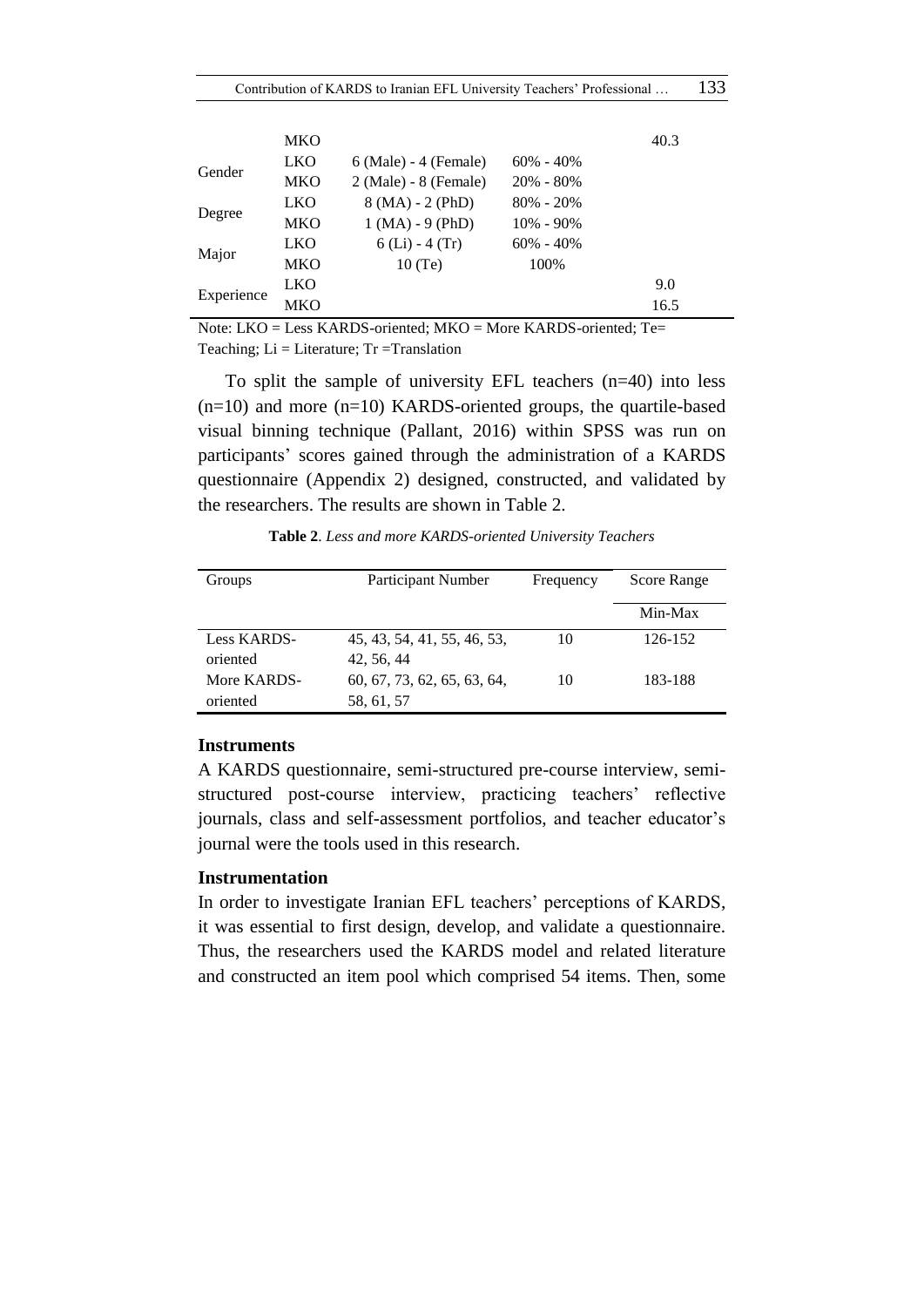applied linguistics experts with background in language teacher education and publications were requested to express their comments on the clarity and coverage of the items to make sure of its face and content validity (Dӧrnyei & Taguchi, 2010). As a result, some slight changes were made to the wording of a few items. The researchers handed out 453 questionnaires in hard copies, e-mail attachments or online amongst Iranian EFL teachers. The number of questionnaires was reduced to 300 after throwing away the questionnaires that were either incomplete or carelessly completed. Afterwards, 300 Iranian EFL teachers went through a pilot study in which they remarked on the clarity of the questions and also completed the pilot questionnaire. The questionnaire included two parts: teachers' demographic information; and questions on KARDS. This questionnaire having a six-point (1–6) Likert scale of "strongly disagree", "disagree", "slightly disagree', 'slightly agree', 'agree', and 'strongly agree' had 54 items grouped within five domains. The dimensions, each with a different number of items, incorporated (1) knowing, (2) analyzing, (3) recognizing, (4) doing, and (5) seeing.

The data collected from the teachers were applied to improve item wording and clarity and to check the structural validity of the questionnaire through exploratory and confirmatory factor analyses (EFA & CFA).

To run the EFA, the researchers employed the Statistical Package for Social Sciences (SPSS, version 25). Principal axis factoring and varimax were used as extraction method and rotation method respectively. Skewness and kurtosis values did not exceed +1.0/-1.0; therefore, they confirmed the normality of the distribution. Furthermore, the Kaiser-Meyer-Olkin (KMO) with a value of .82 (the cut-off being .5 as a bare-minimum) proved the adequacy of sampling. Last but not least, Bartlett's test of sphericity was significant ( $\chi$ 2 = 5298.218, df = 1431,  $p < .001$ ); thus, it demonstrated the suitability of the correlation matrix for factor analysis.

The items which had a loading of less than .3 or cross loading(s) of less than the absolute value of +.10 were removed from the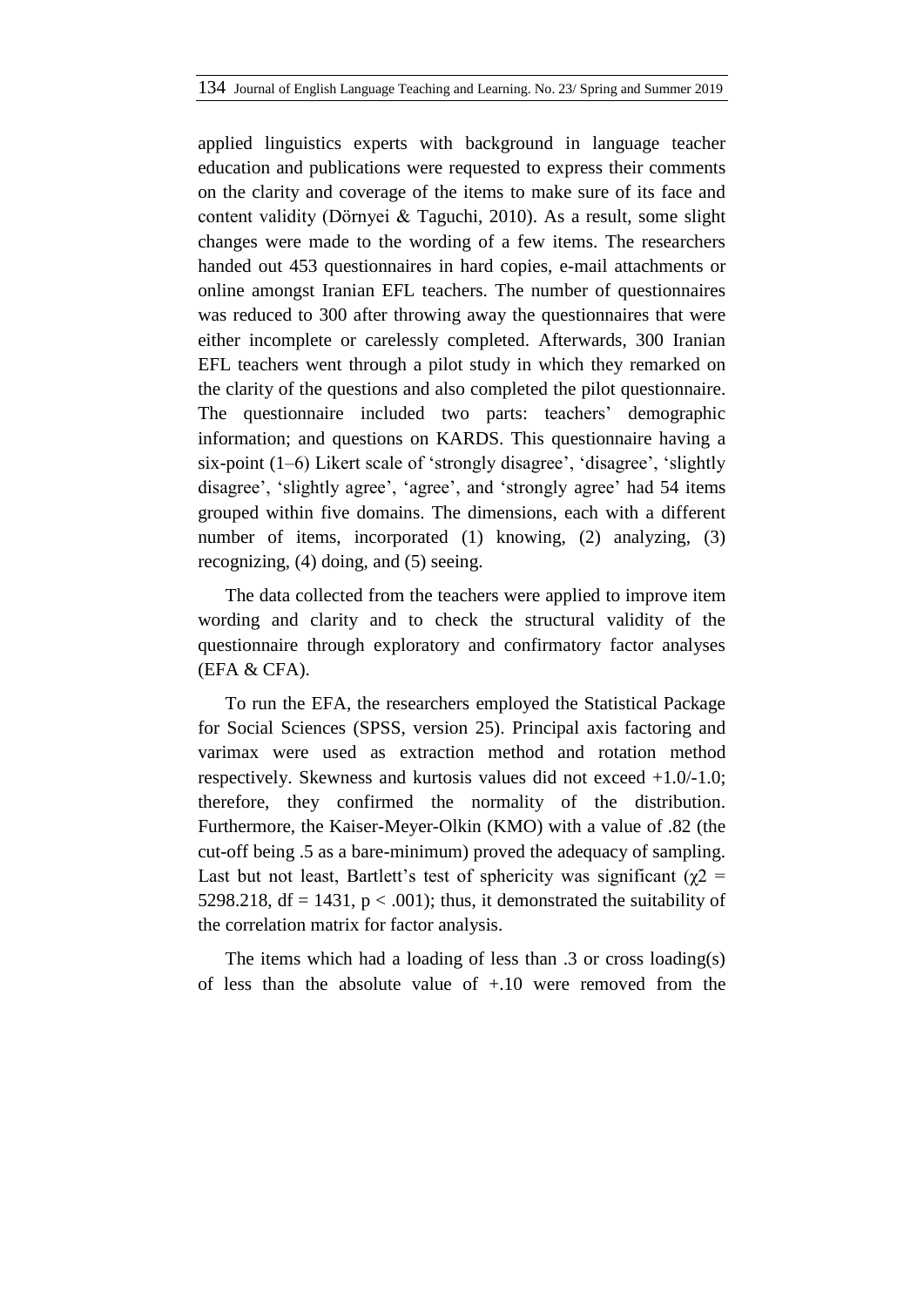questionnaire (Tabachnick & Fidell, 2014). This resulted in the deletion of 20 items. Then, the 'after rotation eigenvalues' table was examined to help with factor retention. This table showed 8 factors with eigenvalues over Kaiser's criterion of 1 which in combination accounted for 37% of the variance. The scree plot, however, supported keeping only 5 of these factors which accounted for 31% of the total variance. As each of the remaining factors only explained a rather small amount of variance, a decision was made to follow the scree plot and keep only 5 factors.

The next step was an endeavor to confirm the obtained factor structure through running CFA. The SPSS add-on package AMOS (Arbuckle, 2017) was used for this analysis. Due to the normal distribution of the data, the maximum likelihood method of estimation was applied. All of the obtained loadings were significant at  $p < .01$ level with values ranging from .36 to .81. Then the absolute fit indices and the comparative fit indices were used to evaluate model fit. The absolute fit indices included the chi-square per degree of freedom statistic (i.e.,  $\chi$ 2 /df whose acceptable values should be < 3.0; Bryne, 2001), the root mean square error of approximation (i.e., RMSEA with values  $\leq 0.05$  showing good fit and between .05 to .08 demonstrating adequate fit; Pituch & Stevens, 2016), and the standardized root mean square residual (i.e., SRMR whose acceptable value should be  $\leq .08$ ; Brown, 2015). For the comparative indices the Tucker Lewis Index (TLI) and the comparative fit index (CFI) were used. They should be close to .9 or above to show adequate fit (Pituch & Stevens, 2016). The obtained results from the CFA were all in accord with the required values ( $χ$ 2 /df = 1.9; RMSEA = .05; SRMR = .06; TLI = .90;  $CFI = .91$ , thereby confirming the factor structure of the new questionnaire. In addition, the internal consistency of each factor, based on Cronbach"s alpha, were .70, .75, .72, .83 and .74 respectively.

## **Procedure**s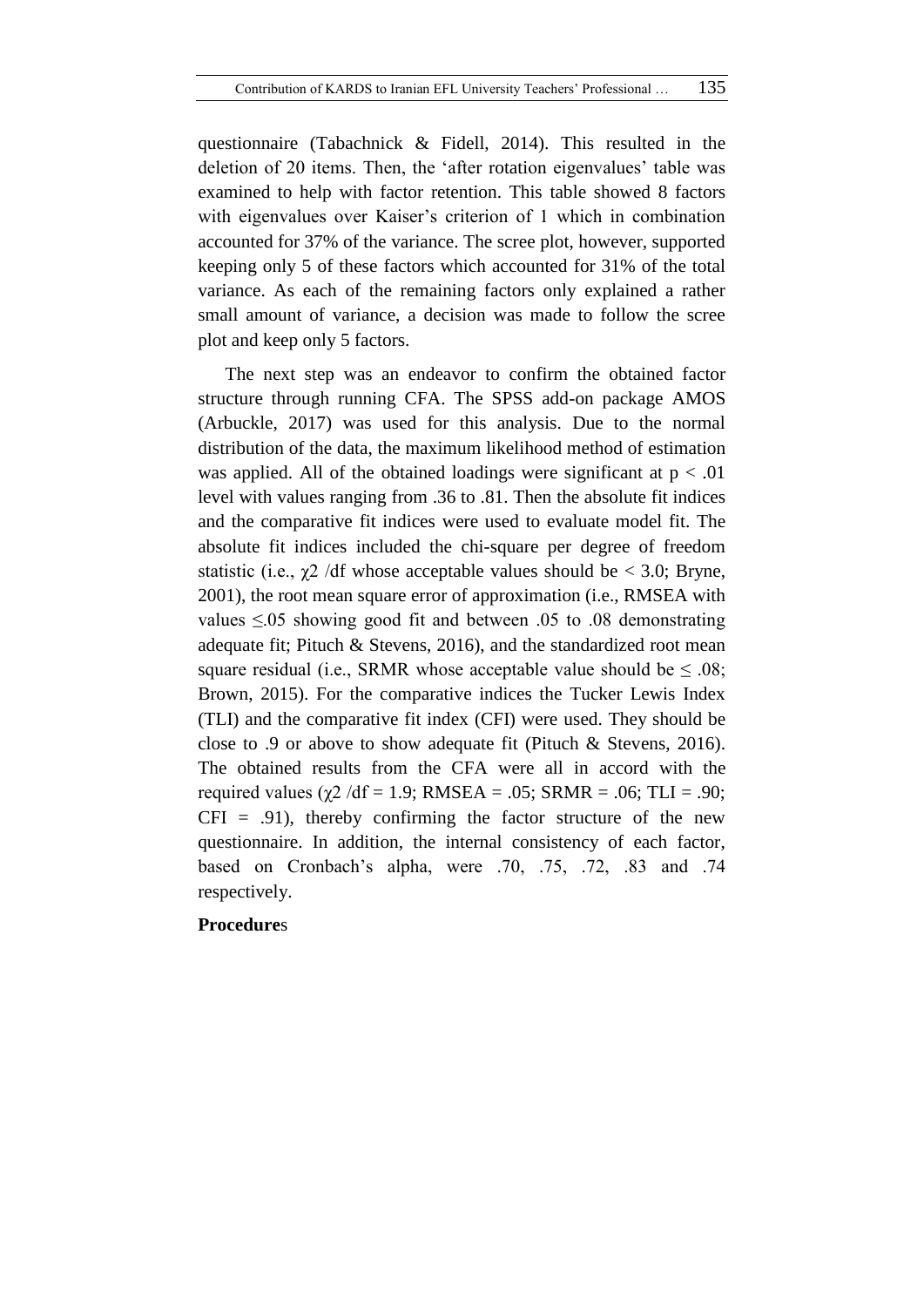After the administration of the KARDS questionnaire, the researchers classified twenty participants into a more KARDS-oriented group and a less KARDS-oriented group on the bases of their scores.

The researchers used semi-structured pre-course interview, treatment, and semi-structured post-course interview to investigate the contributions of KARDS to Iranian EFL teachers' professional identity (re)construction. An interview framework (Abednia, 2012) incorporating a number of questions developed and grouped on the basis of Kelchtermans"s (1993) conceptualization of teacher (professional) identity along with a few questions taken from the reviewed studies by Abednia was used. The semi-structured interviews continued from 1 to 1:30 hours. Some interviews were done in two sessions to not tire interviewees. Interviews were done in English. In rare cases in which Farsi was spoken, the researchers translated participants" sentences without making any changes to interviewees' ideas and intentions.

A critical, sociocultural, sociopolitical, and transformative teacher education program put forth by Kumaravadivelu (2012) was implemented. The researchers explained the nature of the study to participants. The treatment was in fact the implementation phase in which the researchers held (transformative) courses for participants to: (a) familiarize them with the tenets of KARDS; (b) provide them with a critical look towards KARDS in particular and second language teacher education in general; and (c) empower them to analyze it for and in the context of Iran.

Since the researchers intended to interview teachers before and after the implementation of KARDS, a semi-structured post-course version of the interview framework developed by Abednia was used.

Applying grounded theory, the researchers used pre-course and post-course interview results, juxtaposition of pre-course and postcourse interview results, teachers" reflective journals, hours of recorded class and group discussions, teachers" class assessments on program procedures and self-assessments of their own progress, and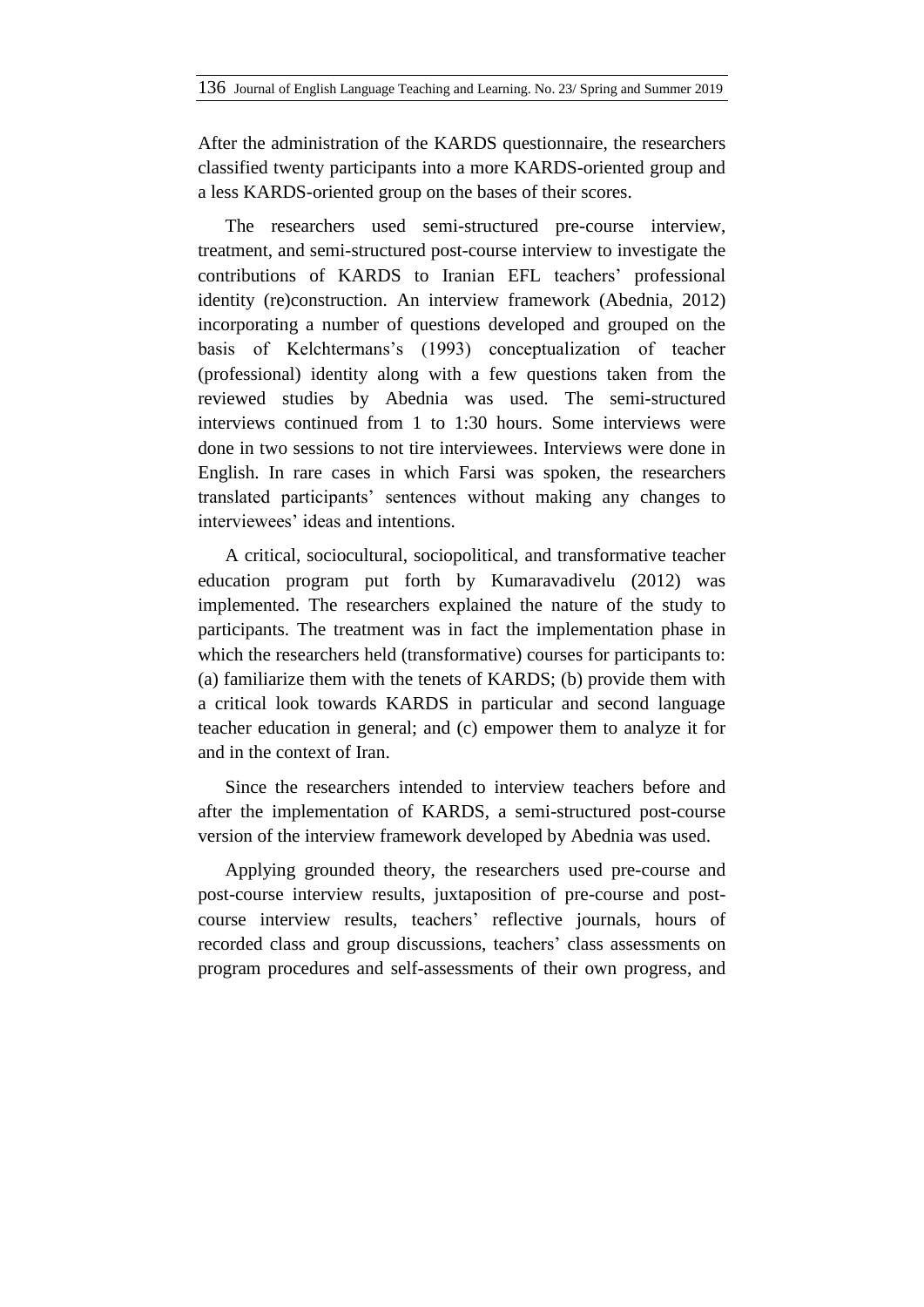teacher educator"s journal to identify and extract shifts which occurred in teachers" professional identities.

Using grounded theory (GT), the data was analyzed. Through open coding, the researchers broke and changed the gathered data into meaningful units of analysis.

The researchers used axial coding to assemble the data anew in new ways to find meaningful links between the codes extracted in open coding.

The obtained categories underwent conceptual selective analysis in selective coding. During selective coding, the researchers drew a table to put together to compare the selected categories from the first interview and other data collected from each teacher early in the course with those of their second interview and other data gathered late in the course. Hence, the researchers were able to compare codes which referred to the same aspect of each teacher's professional identity in the two interviews. As a result, the researchers figured out the process of professional identity (re)construction undergone by each teacher. The researchers used memo writing, theoretical sampling and constant comparison during this process to strengthen the analysis. They used corrective listening, within-method triangulation, and investigator triangulation to ensure that the data was trustworthy.

## **KARDS Implementation**

The teacher education model by Kumaravadivelu whose purpose is to develop strategic thinkers, exploratory researchers, and transformative intellectuals by providing student teachers opportunities to (1) reflect upon their previous experiences and present teaching practices, (2) be sensitive to local demands and responsive to global issues, and (3) form and reform their identities was implemented in a "Teacher Education Course" for university teachers in Tehran. The class met twice a week for 14 weeks.

The content of the course mainly originated from Kumaravadivelu's teacher education model, and there were also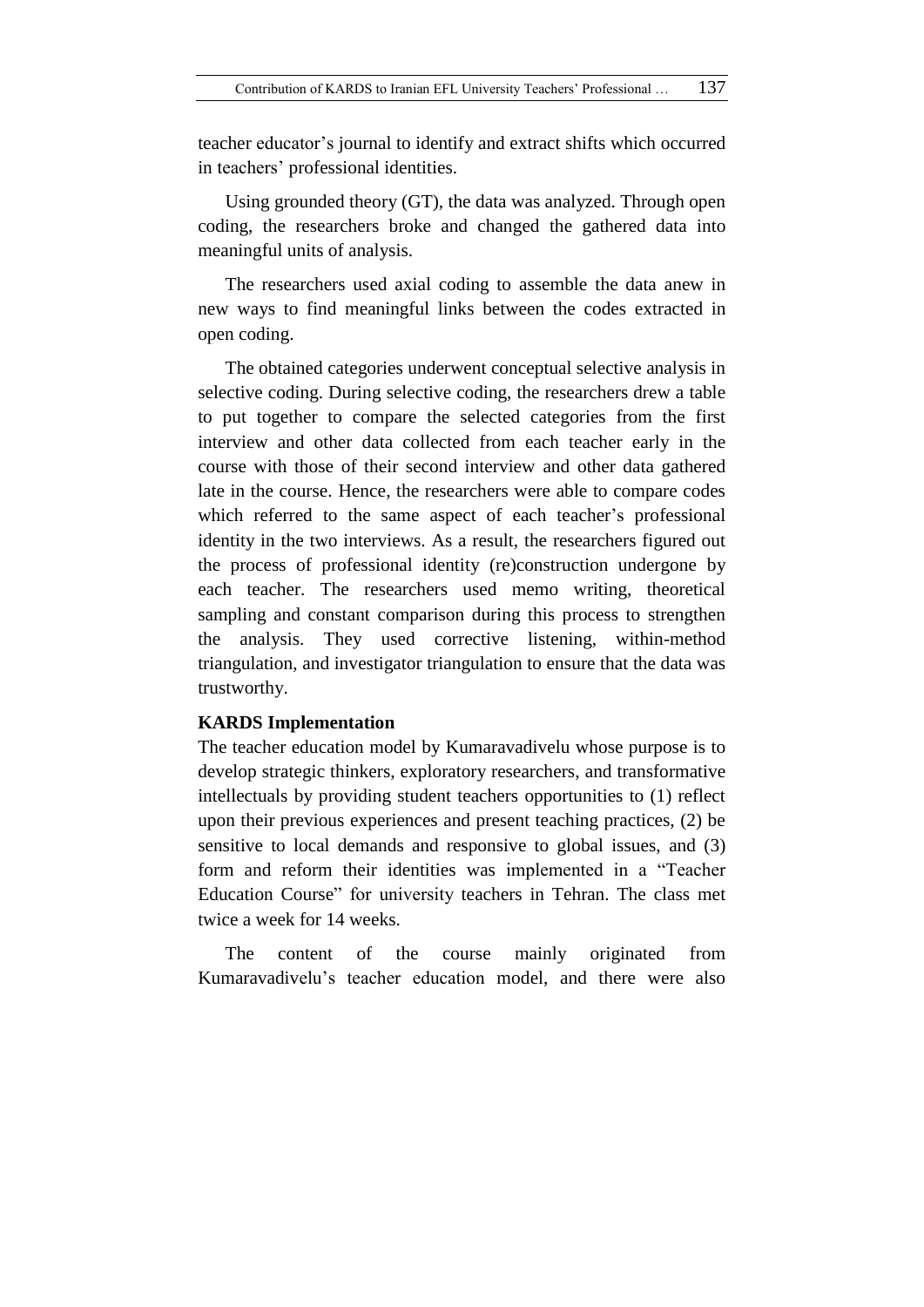critical readings (Appendix 1). There were several weeks of more fixed, non-negotiated academic content on teacher education in general and Kumaravadivelu's model in particular at the beginning. Then, the teacher educator and teachers negotiated and renegotiate the rest of the course since teachers had different needs, interests, styles of development, and pedagogical purposes. Sometimes, the choice of topics depended on ideas which came from class discussions, while others were presented independently by the researchers.

The teacher educator, posing problems, took part in learning process as a participant among teachers. The researchers were clear about the philosophy underlying their way of educating teachers. They clarified the pedagogical nature of the course at the very beginning. At the same time, they provided some possibilities for teachers to discover some other aspects of teacher education for themselves so that they bore more ownership in the course and did not merely comply with the teacher educator's style which would lead to a banking atmosphere.

Teachers had the right and power to be involved in decision making. They were demanded to study the materials thoughtfully to analyze issues with regard to their real life experiences. They talked with each other over major issues in class through group discussions. We treated readings critically and created links between readings and the teachers" real life experiences and worries. After the discussions, the educator wanted them to write journals on one or more facets of the discussed topics to build their personal perspectives.

To actualize the dialogical, critical, and transformative promises of the course better, teachers were requested to write two classassessments on course procedures and two self-assessments on their own progress.

#### **Results**

The results of the research are presented in two parts. Part one concerns the identity shifts in less KARDS-oriented teachers, and part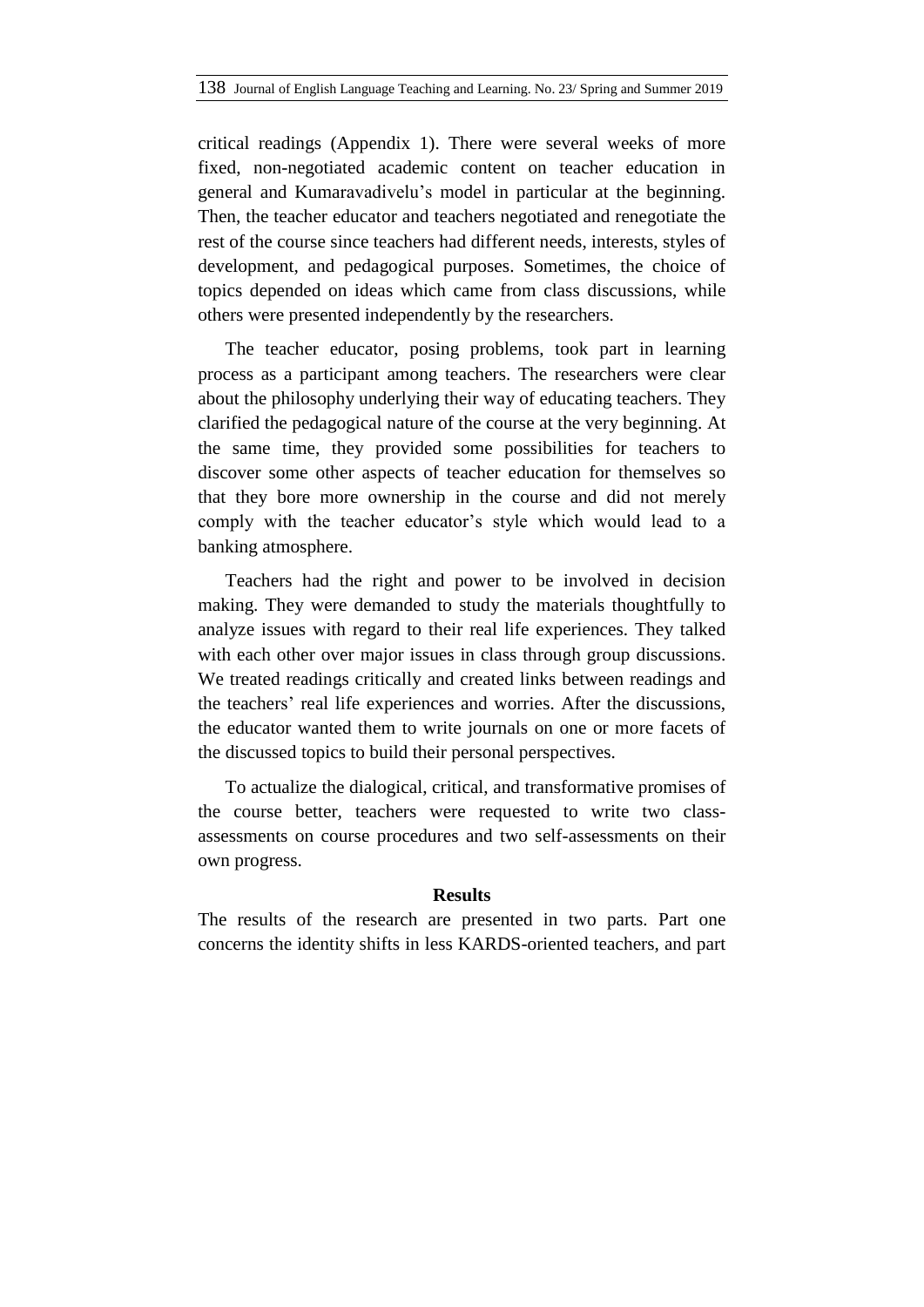two deals with the identity changes in more KARDS-oriented teachers.

There were shifts in teachers" professional identities from "uncertainty of practice to certainty of practice" in less KARDSoriented teachers. Early in the course, all ten teachers" interview transcripts indicated that they have all been un/subconsciously applying some of the tenets of KARDS in their classrooms although they did not know their equivalent technical terms.

Abbass, Safa and Davood maintained, "We have been talking to/with our leaners about sociocultural and even sociopolitical issues in our classes to motivate them to talk. But, we were not doing it consciously, and we did not know if it was right."

Kavous posited, "Teacher is not the sole speaker, and transmission of information is not acceptable."

Shabnam, Safa and Nasrin expressed, "We have paid attention to learners' voice, social relevance, and integration of language skills."

Shabnam added, "I have paid attention to teaching context, contextualization of linguistic input, and dialogue with other teachers about my classes. I have also heeded both linguistic and nonlinguistic issues<sup>"</sup>

Safa said, "I have paid attention to cultural awareness as well."

After the implementation phase of the course, there were shifts to "certainty of practice". The teachers believed that the implementation phase has functioned as a mediational consciousness-raising tool and strengthened their previously held ideas since teachers now believe that there have been solid theoretical evidence behind whatever they have been doing un/subconsciously in their classes.

Abbass, Borhan, Shabnam, Sardar and Maryam said, "This model helps us to experience a shift from uncertainty to certainty."

Abbass added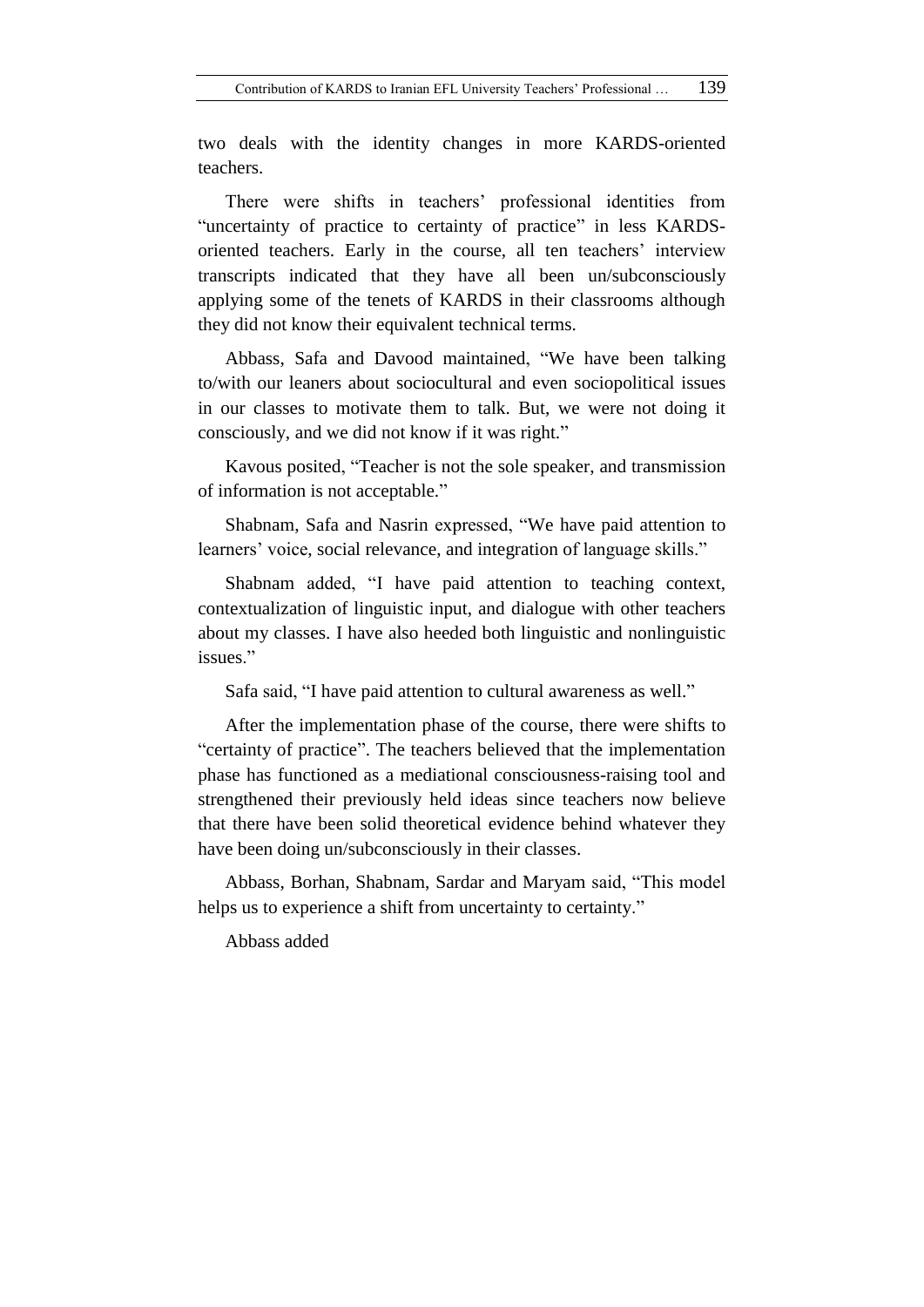This model encourages me to pose sociocultural and even sociopolitical issues in my classes carefully and freely since they give my learners the opportunity to reflect upon them. It has left an effective impression on my teaching attitude since it changed my mindset. Now, I put into practice the principles of this model in my teaching context more consciously and more purposefully. This model promotes learner awareness since it heeds sociocultural issues. It helps learners to learn both linguistic and nonlinguistic issues. Following this model, I personally look for something beyond language and teaching a foreign or second language. I look for transformation in learners" attitudes towards sociocultural and sociopolitical issues.

#### Borhan held

This model has brought about teaching awareness in me. It has turned my teaching in to a more effective one, and it has given me new orientations in teaching. Also, it helps me to enhance the quality of my teaching. It is an improvement to and strengthens my previously held ideas.

Shabnam, Sardar, Abbass, Borhan, Davood and Nasrin maintained, "From this moment on, we should apply this model more consciously and more purposefully in our classes."

There were shifts in teachers' professional identities from the "use" of fewer macro strategies to the use of more macro strategies". Early in the course, all seven teachers" speeches indicated that they were using a few macro strategies. Teachers did not speak about macro strategies very much during the first interview as if they were not familiar with them or they did not use them very often. After the program, there were shifts to the "use of more macro strategies".

## Kavous and Maryam said

During my first years of teaching English, I did not pay any attention to social relevance since I was afraid of it. You know it is risky to relate your lessons to out of class events since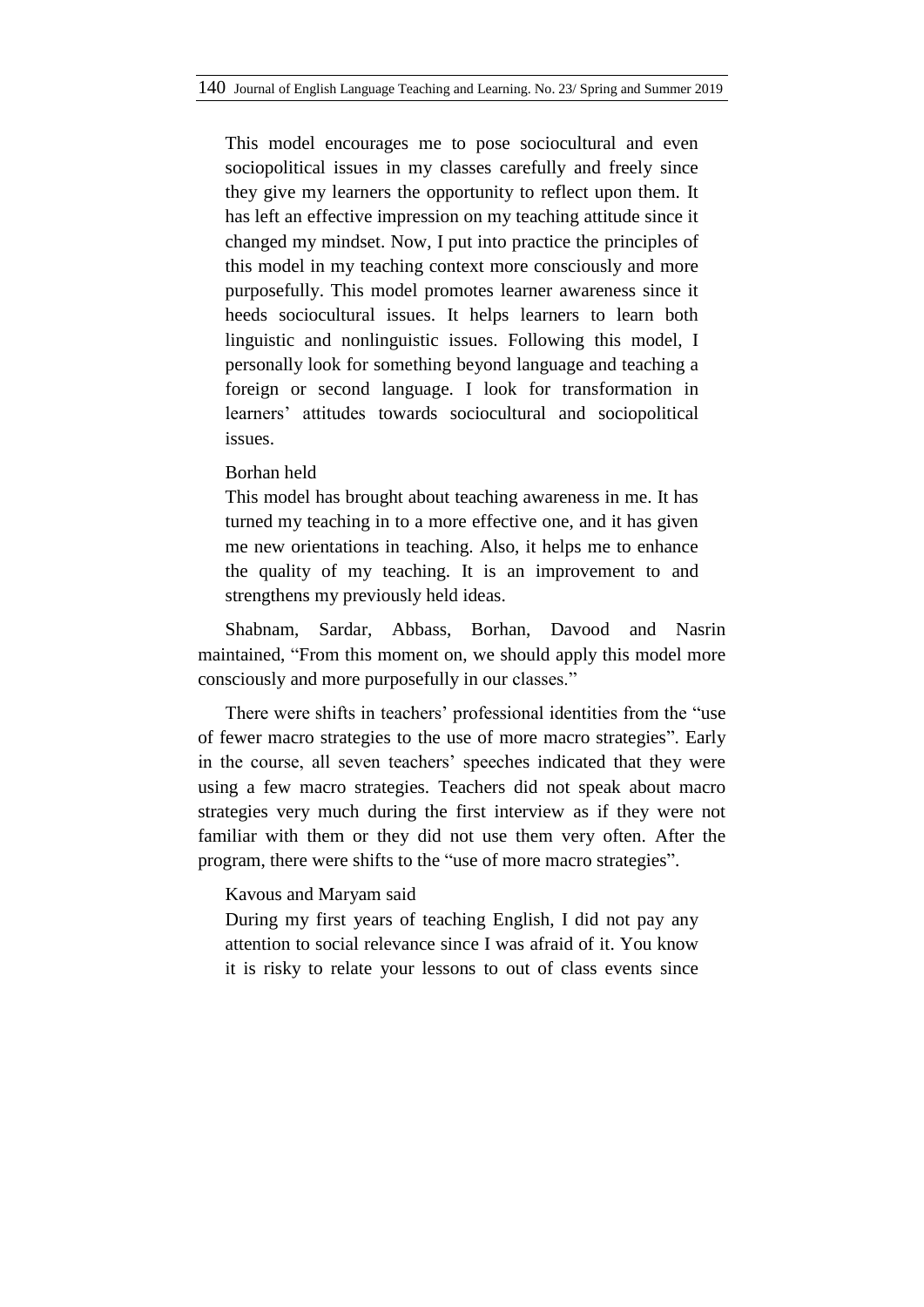students are different in culture, attitudes, and ideologies. Nowadays, I pay more attention to social relevance and other macro strategies since I think they facilitate the process of learning and teaching. Also, now I believe in post transmission and I think its application depends on the level and maturity of learners in a class.

Borhan and Nasrin said, "Now, I pay more attention to my learners' autonomy, integration of skills, and other macro strategies."

Shabnam posited

Following this model, I personally look for something beyond language and teaching a foreign or second language. I also look for social relevance through which I can relate class events to larger out of class events to prepare my students for life in the future. Also, I think the use of more macro strategies can expedite the process of language learning and teaching.

Sardar maintained

I should be more creative and innovative through the use of macro strategies. I should pay more attention to my learners' needs, my teaching context, contextualization of linguistic input, and arouse interest in my learners. Also, my philosophy of education is to prepare my learners for life in the future to meet their own needs and others' needs.

Habib and Davood expressed, "After my familiarity with this model, I pay more attention to sociocultural and sociopolitical issues, macro strategies, learners' voice, and my own identity. I try to apply more macro strategies in my classes."

There were shifts in teachers' professional identities from "uncertainty of practice to certainty of practice" in more KARDSoriented teachers. Early in the course, nine out of ten teachers" interviews demonstrated that they have been un/subconsciously applying some of the principles of KARDS in their classrooms although they were not familiar with their equivalent technical terms.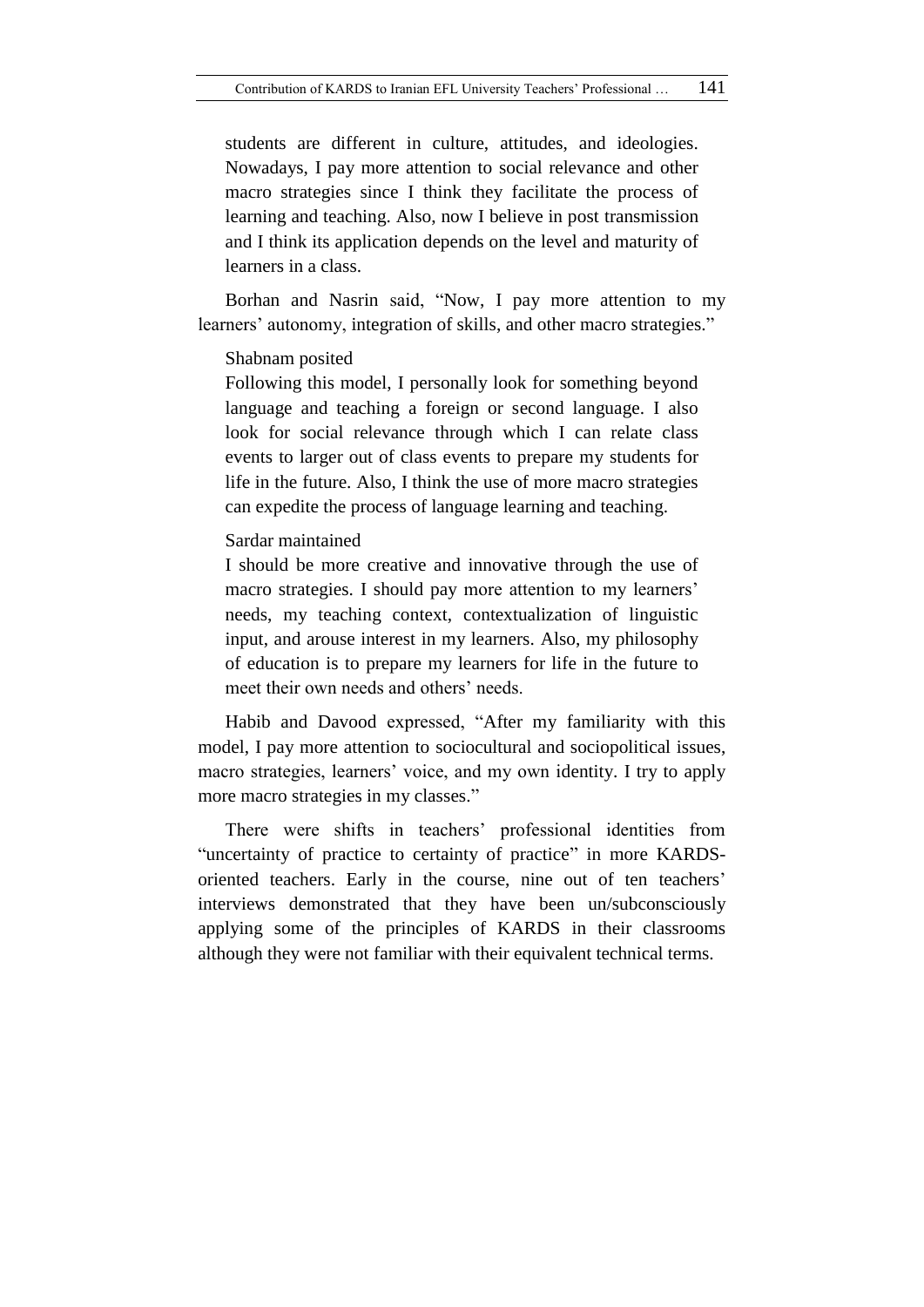Ramin, Delaram, Yalda, Noushin, Reza, Zahra, Mona, Neda and Sara said, "We have been un/subconsciously applying some of the tenets of KARDS in our language classes."

Reza and Yalda held, "I paid attention to my learners' needs, their voice, context sensitive teaching, observation of other teachers' classes, and student-centeredness."

Noushin, Mona and Neda expressed, "I paid attention to learners" voice, integration of language skills, dialogizing, teaching context, learners' needs, and learner autonomy."

After the implementation phase of the course, there were shifts to "certainty of practice". Teachers expressed that they would practice their previously held ideas and teaching practices which are in accord with the model with certainty since this model raised their consciousness and ensured them that whatever teaching behaviors and practices they have had in their classes are theoretically justifiable and solid.

## Reza said

This model promotes my teaching awareness since it brings about a shift, a movement from uncertainty of practice to certainty of practice, in me. From this moment on, it will practice it with certainty since I know there is solid evidence behind whatever I have done in my language classes. I think that this model is a comprehensive and coherent one, and I will use it more in the future. Sharing ideas with other teachers, having one's own theory of practice, and being a researcher were interesting and new to me. It left a positive effect on my teaching attitudes since it gave me nice ideas on how to practice teaching in the future.

Zahra, Noushin, Sara and Ramin maintained, "This model helped us to experience a paradigm shift from uncertainty to certainty. From this moment on, we should apply it with certainty and concentration. We have comprehensive looks at it now."

## Ramin said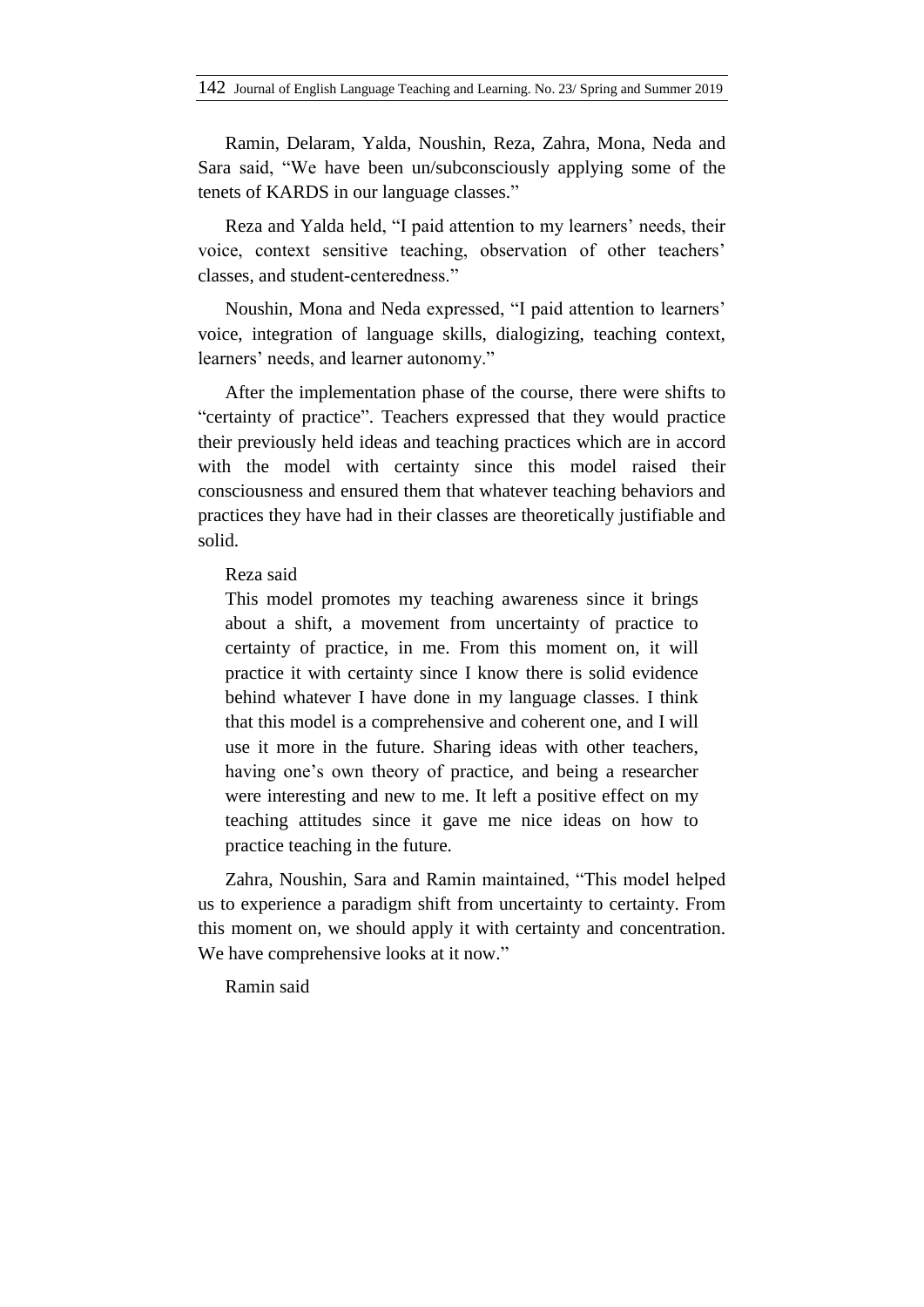I think my learners will be more autonomous and motivated, and the role of culture will be more noticeable in my classes. I also pay more attention to my learners' needs and my own awareness of teaching, teaching contexts, and teaching materials. I think I am more committed to effective teaching now. This model has heightened my commitment.

Delaram, Mona and Neda expressed, "Now, I pay more attention to integration of skills, learners" needs, learning styles, learning strategies, learner autonomy, learner voice, learner awareness, and learners' reflectivity and critical thinking."

Yalda said, "This model turned my thoughts about teaching, knowing, analyzing, and teacher education into comprehensive ones. It raised my awareness of knowing and analyzing. It can be a criterion for self-evaluation of my teaching."

There were shifts in teachers' professional identities from "the use of fewer macro strategies to the use of more macro strategies". Early in the course, nine out of ten teachers' speeches indicated that they were employing a few macro strategies. Teachers did not speak about macro strategies very much during the first interview as if they were not familiar with them or they did not use them very often.

Reza, Yalda and Mona said, "I used some macro strategies in my classes although I did not know these technical terms."

Ramin maintained, "I might have been using macro strategies in my classes."

Noushin expressed, "I paid attention to integration of language skills and dialogizing."

After the course, there were shifts to the "use of more macro strategies".

Reza, Neda and Sara said

A few macro strategies were new to me, so I should use and take them more seriously in my classes. I should pay more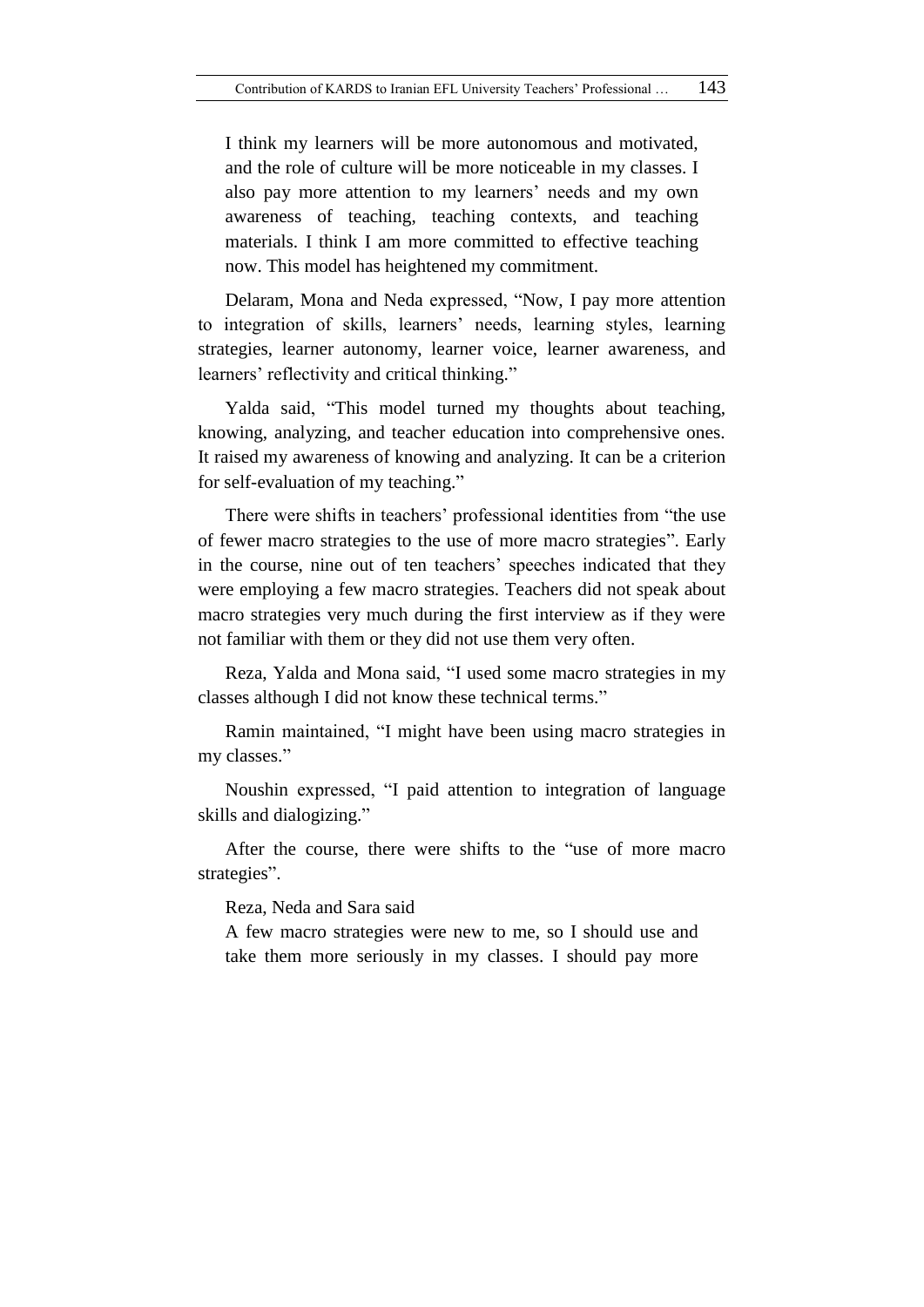attention to my learners' needs in my teaching context. I should give my learners more autonomy as well.

Ramin, Mona, Neda and Noushin maintained, "I try to use more macro strategies in my teaching contexts."

Delaram, Yalda and Zahra said, "Now, I pay more attention to integration of skills and other macro-strategies."

There was an inconsistent case among KARDS-oriented teachers.

Elham believed

It has left a huge impression on my teaching attitude. It changed my mindset. I put into practice the tenets of eclecticism in the past. My familiarity with this model broadened my insight. I learned that authority/power should not solely go to teacher rather it should be shared by both teachers and learners. I learned that as a teacher I should heed sociocultural and sociopolitical issues, learners' voice, teaching context, social relevance, learners" cultural awareness, learners' decision making, learners' needs, learners' motivation and autonomy, and teachers' theorization in my classes.

## **Discussion**

As the results of the study indicate, there are two major changes which are similar and/or the same in nature but not in quantity to teachers' professional identities in both groups.

Teaching is clearly and unavoidably uncertain (Flodden & Clark, 1988). Uncertainty is an important and central part of teaching, and it is quite inevitable and essential. It is in fact a driving force that cannot and should not be eliminated (McDonald, 1986). Uncertainties of knowledge (what is true?) and action (what should teachers do?) are unavoidable since teaching involves changeable and unknowable humans and essential tensions that make the choice of action difficult (Flodden & Clark, 1988).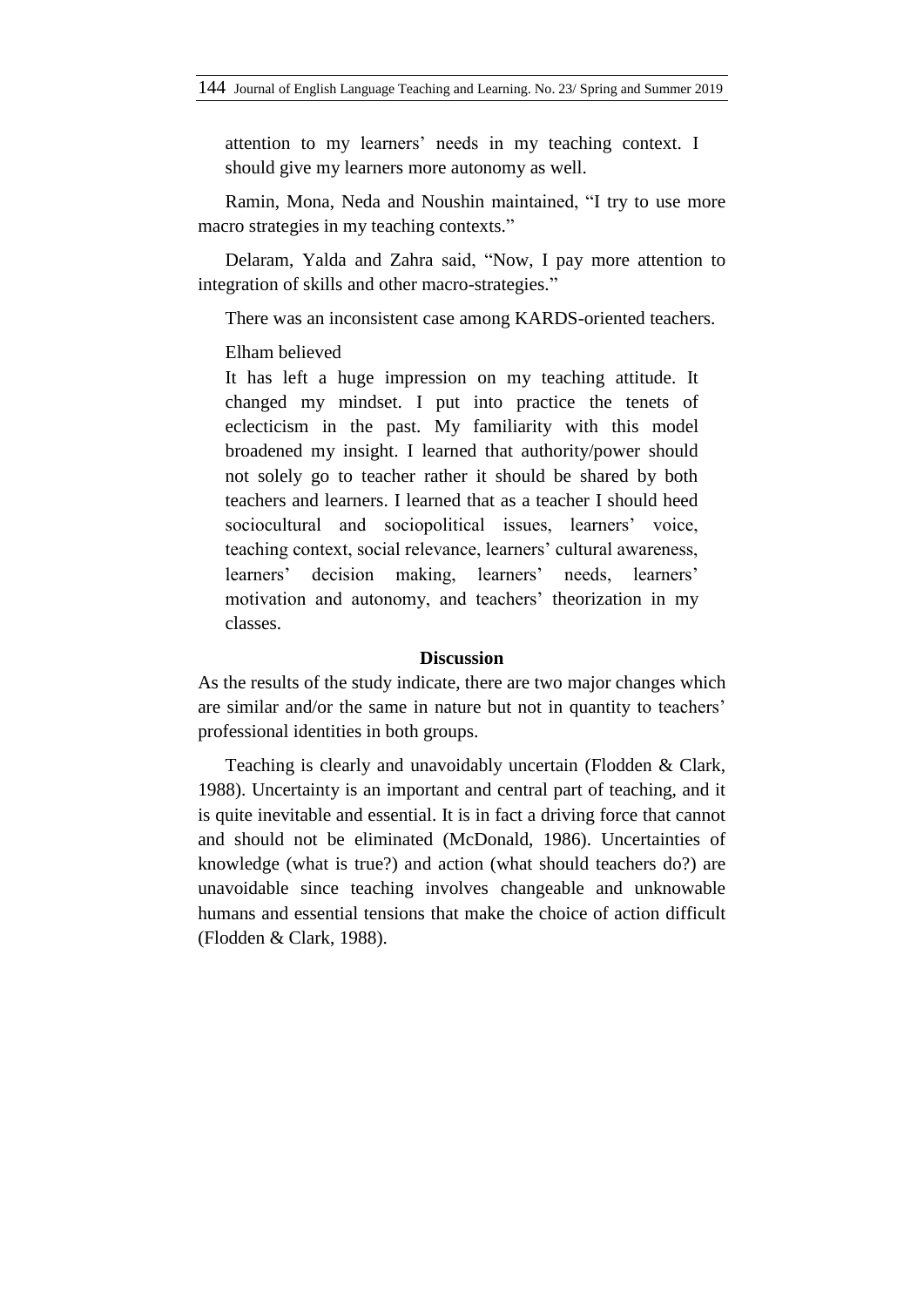Teacher education programs can diminish uncertainty of preservice teachers through equipping them with additional knowledge, skill, routines (tools for raising certainty), and raising teachers' awareness of uncertainty moderately. They should limit attention to the most important or the most noticeable uncertainties to novice teachers in pre-service programs not to overwhelm them and introduce other uncertainties in in-service programs and help teachers identify the sources of uncertainty. In-service education may only improve teachers" knowledge of uncertainty and recommend further strategies for dealing with it (Flodden & Clark, 1988). Since KARDS intends to equip teachers with pedagogical knowledge and skills, raise teachers' cultural, political, and social awareness, and provide them with macrostrategies of teaching, it can be used as an alternative to diminish teachers" uncertainties of knowledge and action.

Teachers can decrease their uncertainties through discussing them with other teachers and strengthening their own knowledge and skills. In-service teachers may also benefit from instruction or field research in their own classrooms planned to aid them in seeing, understanding, and dealing with uncertainty (Flodden & Clark, 1988). Teacher candidates should not prevent moments of confusion, but rather acknowledge it as an essential part of their learning process (Gordon, 2006). Teachers must maintain a "double consciousness" (Scheffler, 1984, p. 163), committed to taking action and to probing and revising their practice in the light of empirical and normative consequences. Since KARDS intends to improve teachers' professional, procedural, and personal knowledge and skills through dialogizing, action research, and teacher research and encourage teachers to revisit their teaching practices on the basis of three principles of particularity, possibility, and practicality, it can be used to reduce uncertainties of teachers.

Since teacher education is more uncertain than teaching, teacher educators should embrace and evaluate any source of bright ideas in terms of teacher education contexts and move forward with assurance after evaluating the possibilities (Flodden & Clark, 1988). KARDS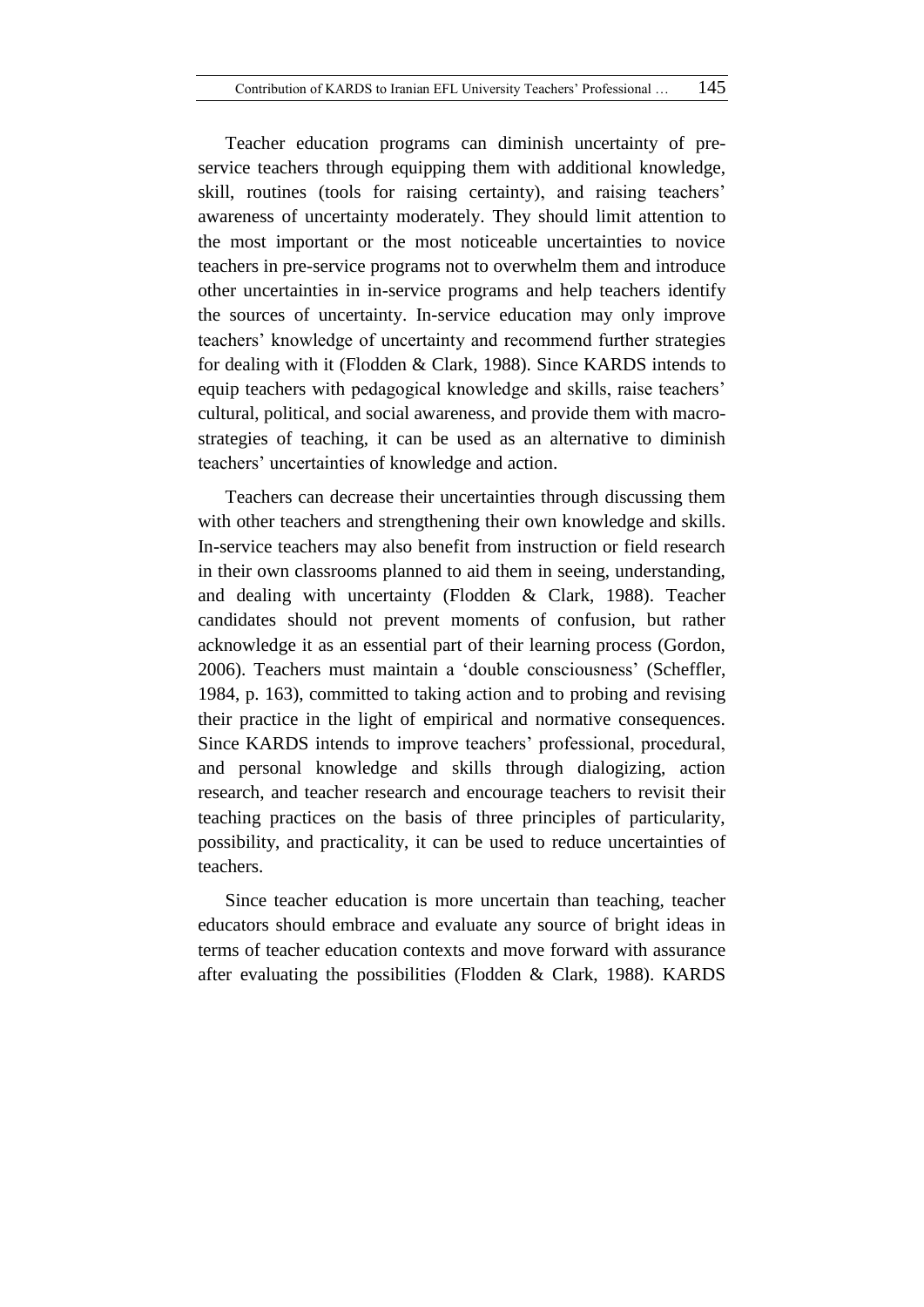can be used as an alternative to this end for its principle of possibility which emphasizes power-sharing through which teachers voice their voices. Teacher educators should familiarize teachers with innumerable uncertainties they encounter in their work to draw their attention to more distant, yet inspiring aims, aid teachers in learning to make judgments when it may be worthwhile to increase certainty, and persuade teachers to see remaining uncertainties as a vital driving force in teaching (Floden & Bauchmann, 1993). They should help teachers cherish confusion and uncertainty and model uncertainty in their teaching (Gordon, 2006).

Making room for confusion and uncertainty in our classrooms is essential for the goal of having citizens who are critical and autonomous thinkers (Gordon, 2006). This goal accords with the principle of possibility.

The findings of this study are also in accord with studies done by Ebadi and Gheisari (2016), Maseko (2018), and Johnson and Golombek (2011). Ebadi and Gheisari found out that teachers' concepts of teaching and classroom conduct can be changed and developed through consciousness-raising of and critical thinking on their teaching behaviors. Maseko (2018) found out that it is quite possible to realize pre-service teachers" role as change agents and change teachers" professional identity through transformative praxis influenced by critical consciousness. Also, the findings support the findings of Johnson and Golombek which showed that the process of professional development for in-service teachers in their conceptualization of present thinking and re-contextualization of their classroom practice must be corroborated by providing repeated and suitable dialogic mediation using such tools as consciousness-raising and critical thinking.

## **Conclusion and Implications**

Shifts from "uncertainty of practice to certainty of practice" and "the use of fewer macro strategies to the use of more macro strategies" are two big changes to teachers" professional identities which should be emphasized and incorporated into teacher education programs.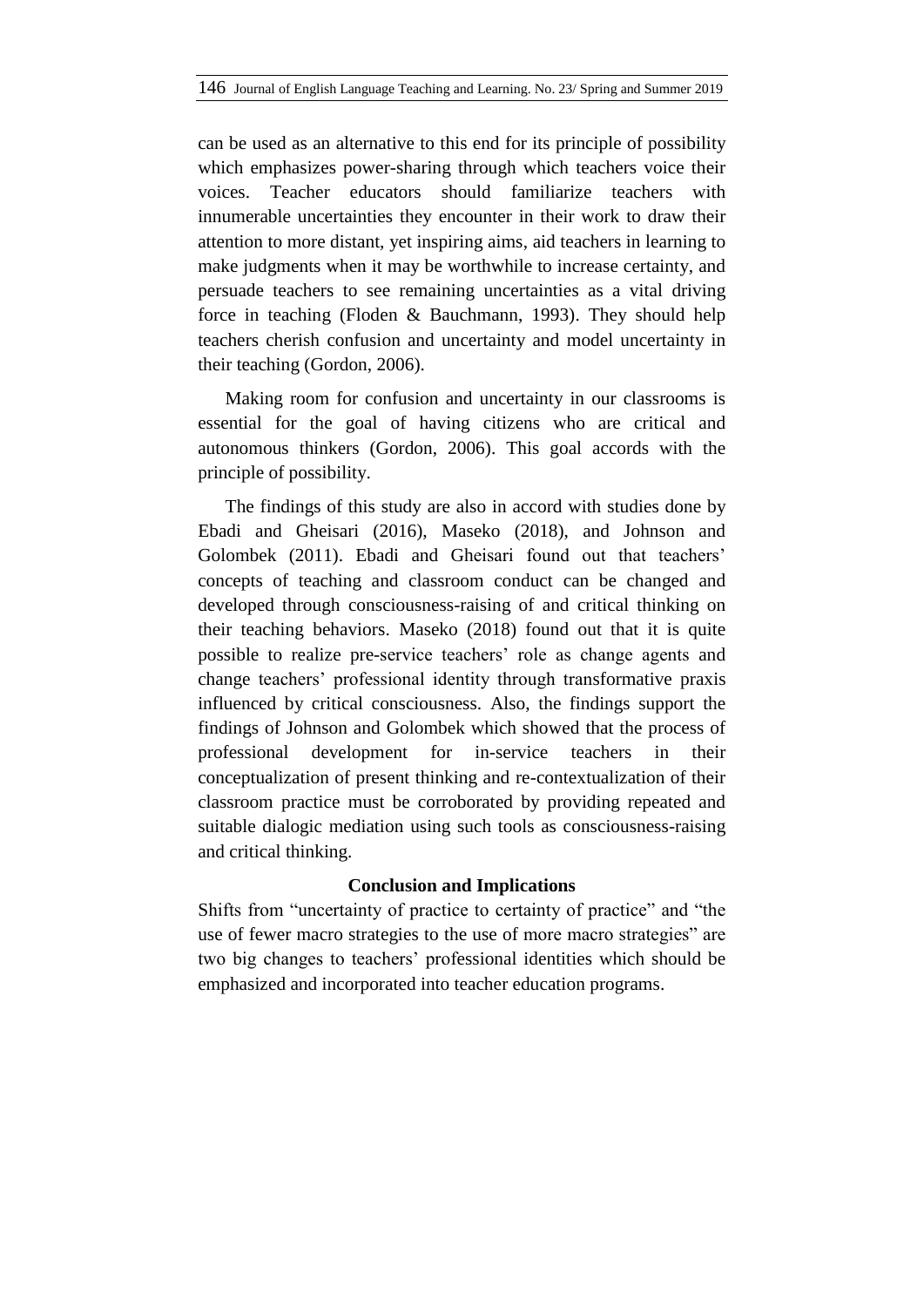Teacher educators and teacher education programs should use consciousness raising of and critical reflection on practicing teachers' teaching behaviors and transformative praxis influenced by critical consciousness, reduce but not eliminate teachers" uncertainties, raise teachers" awareness of uncertainties and recommend additional strategies, and create room for confusion and uncertainty in classrooms to bring about changes in teachers" professional identities.

This research may prepare the ground for further studies in this area which is unexplored in EFL/ESL context. Further research should investigate the contributions of KARDS to teachers' professional identities in the context of high schools and language institutes.

The findings of this research may provide some valuable insights for teacher education policy makers and materials developers, teacher educators, practicing teachers, supervisors, mentors, mentees, and other stake holders in the realm of language teacher education.

## **References**

- Abednia, A. (2012). Teachers' professional identity: Contributions of a critical EFL teacher education course in Iran. *Teaching and Teacher Education, 28*, 706-717. doi:10.1016/j.tate.2012.02.005
- Ahmad, H., Latada, F., Nubli Wahab, M., Shah, S. R., & Khan, Kh. (2018). Shaping professional identity through professional development: A retrospective study of TESOL professionals. *International Journal of English Linguistics, 8*(6), 37-51. doi:10.5539/ijel.v8n6p37
- Akbari, R. (2007). Reflections on reflection: A critical appraisal of reflective practice in L2 teacher education. *System, 35*, 192-207.
- Akbari, R., & Dadvand, B. (2011). Does formal teacher education make a difference? A comparison of pedagogical thought units of BA versus MA teachers. *The modern language journal, 95*(1), 44-60.
- Arbuckle, J. L. (2017). *IBM® SPSS® Amos™ 25: User's guide*. New York: IBM Corporation.
- Beauchamp, C., & Thomas, L. (2009). Understanding teacher identity: An overview of issues in the literature and implications for teacher education. *Cambridge Journal of Education, 39*(2), 175-189.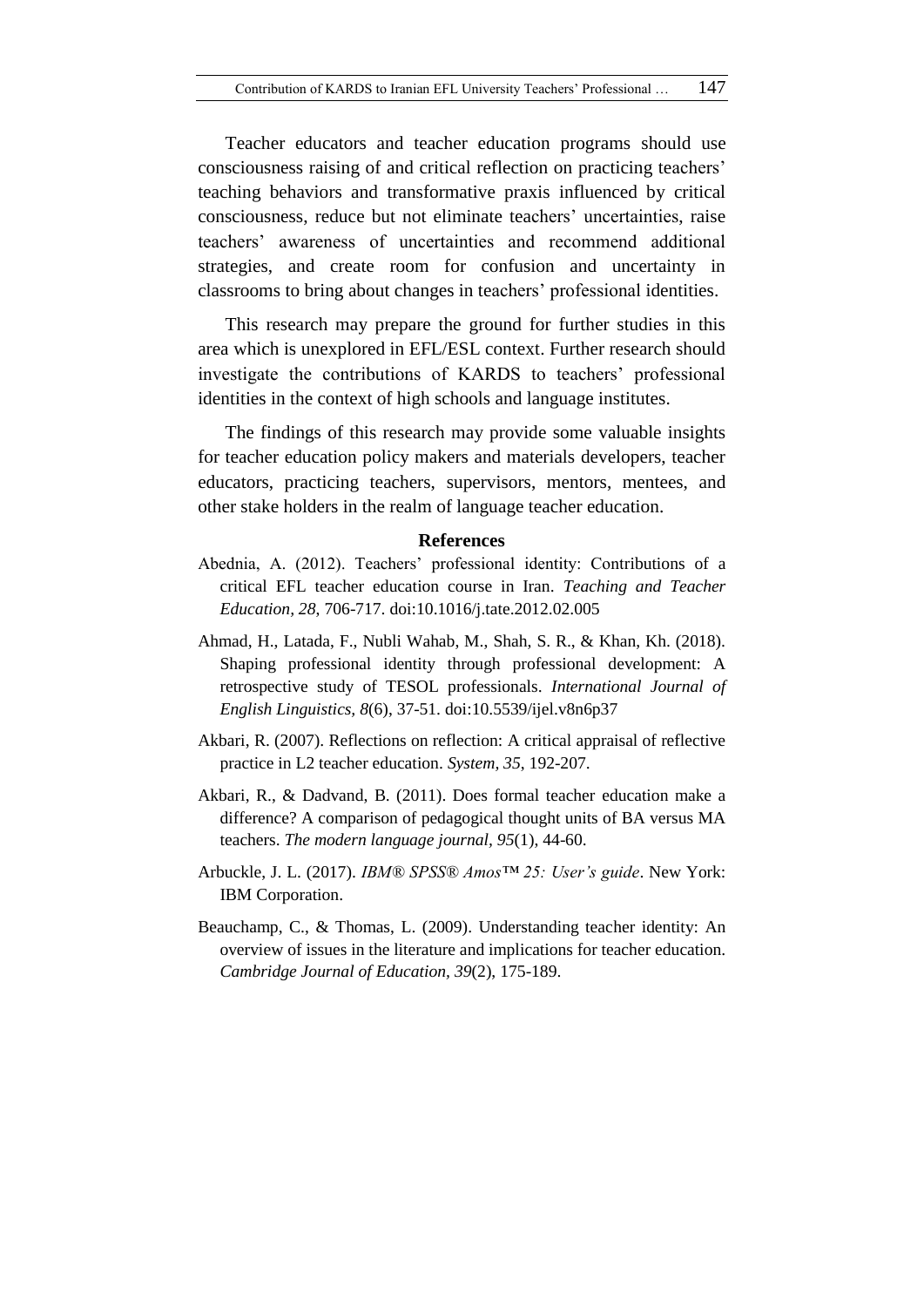- Biria, R., & Haghighi Irani, F. (2015). Exploring contributions of reflective discussions to EFL pre-service teachers' professional identity. *International Journal of Language Learning and Applied Linguistics World, 10*(4), 47-66.
- Borg, S. (2003). Teacher cognition in language teaching: A review of research on what language teachers think, know, believe, and do. *Language Teaching, 36*(2), 81-109.
- Borg, S. (2011). The impact of in-service teacher education on language teachers" beliefs. *System, 39*(3), 370-380.
- Byrne, B. M. (2001). *Structural equation modeling with Amos: Basic concepts, applications, and programming.* Mahwah, NJ: Lawrence Erlbaum Associates Publishers.
- Cochran-Smith, M., Shakman, K., Jong, C., Terrell, D. G., Barnatt, J., & McQuillan, P. (2009). Good and just teaching: The case for social justice in teacher education. *American Journal of Education, 115*(3), 347-377.
- Crookes, G., & Lehner, A. (1998). Aspects of process in an ESL critical pedagogy teacher education course. *TESOL Quarterly, 32*(2), 319-328.
- Dörnyei, Z., & Taguchi, T. (2010). *Questionnaires in second language research: Construction, administration, and processing*. New York: Routledge.
- Ebadi, S., & Gheisari, N. (2016). The role of consciousness-raising through critical reflection in teachers" professional development: A sociocultural perspective. *Cogent Education, 3*, 1-14. Retrieved from [http://dx.doi.org/10.1080/2](http://dx.doi.org/10.1080/)331186X.2016.1147990.
- Floden, R. E., & Buchmann, M. (1993). Between routines and anarchy: Preparing teachers for uncertainty. *Oxford Review of Education, 19*(3), 373-382.
- Floden, R. E., & Clark, C. M. (1988). Preparing teachers for uncertainty. *Teachers College Record, 89*(4), 505-524.
- Freeman, D., & Johnson, K. E. (1998). Reconceptualizing the knowledgebase of language teacher education. *TESOL Quarterly, 32*(3), 397-417.
- Freire, P. (2005). *Teachers as cultural workers: Letters to teachers who dare teach*. Cambridge: Westview Press.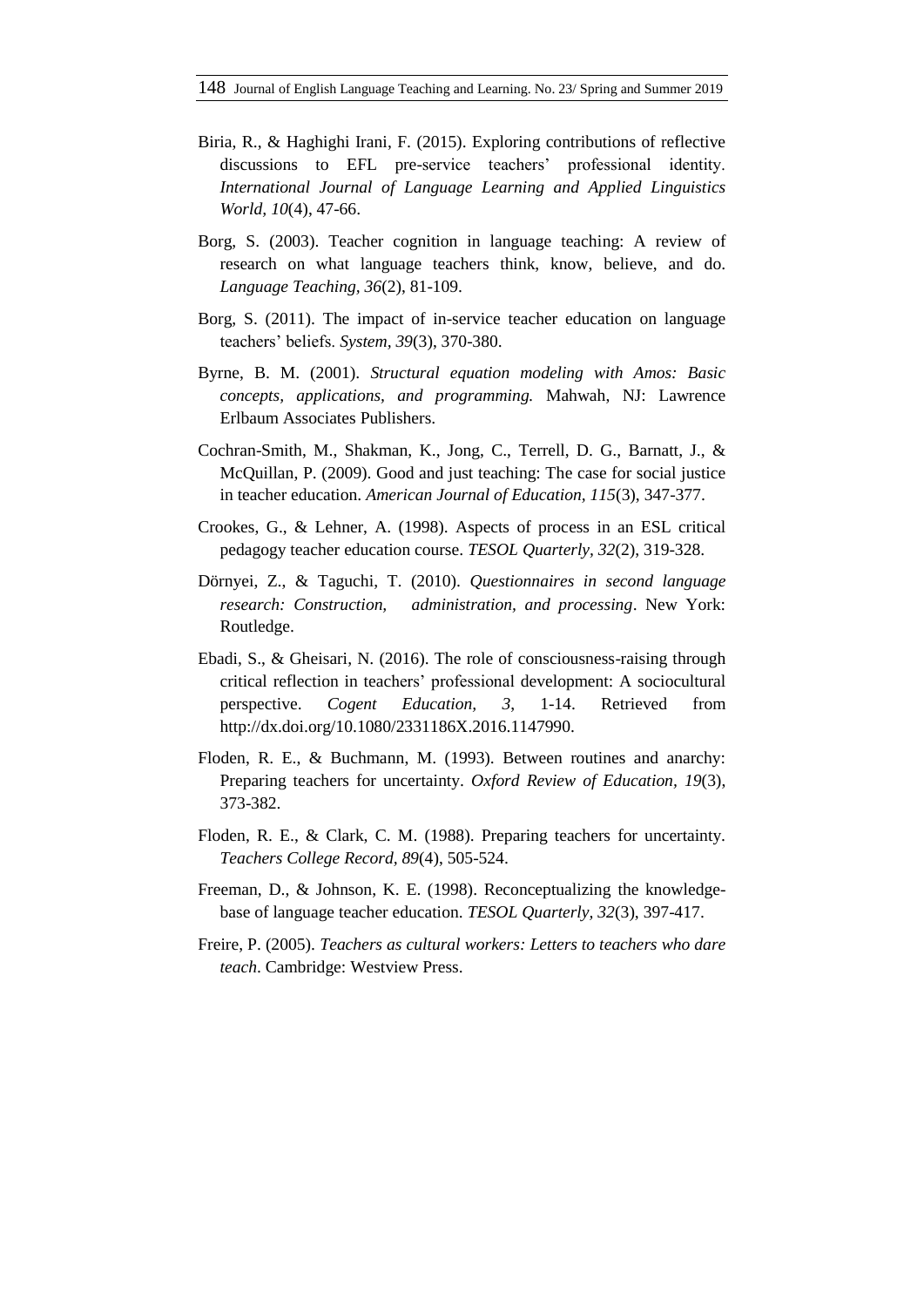- Giroux, H. A. (1992). *Border crossings: Cultural workers and the politics of education*. New York: Routledge.
- Goljani Amirkhiz, A., Moinzadeh, A., & Eslami-Rasekh, A. (2018). The effect of critical pedagogy-based instruction on altering EFL teachers' viewpoints regarding teaching-learning practices and localizing cultural notes. *International Journal of Applied Linguistics and English Literature, 7*(5), 212-220. Retrieved from http://dx.doi. org/10.7575/aiac.ijalel.v.7n.5p.212.
- Gordon, M. (2006). Welcoming confusion, embracing uncertainty: Educating teacher candidates in an age of certitude. *Paideusis, 15*(2), 15- 25.
- Griffiths, V. (2000). The reflective dimension in teacher education. *International Journal of Educational Research, 33*(5), 539-555.
- Hawkins, M. R. (2004). Social apprenticeships through mediated learning in language teacher education. In M. R. Hawkins (Ed.), *Language learning and teacher education: A sociocultural approach*. Clevedon: Multilingualm Matters.
- Hawkins, M., & Norton, B. (2009). Critical language teacher education. In A. Burns & J. Richards (Eds.), *Cambridge guide to second language teacher education* (pp. 30-39). Cambridge: Cambridge University Press.
- Jay, J. K., & Johnson, K. L. (2002). Capturing complexity: A typology of reflective practice for teacher education. *Teaching and Teacher Education, 18*(1), 73-85.
- Johnson, K. E. (2006). The sociocultural turn and its challenges for second language teacher education. *TESOL Quarterly, 40*(1), 235-257.
- Johnson, K. E., & Golombek, P. R. (Eds.). (2011). *Research on second language teacher education: A sociocultural perspective on professional development*. New York: Routledge.
- Kelchtermans, G. (1993). Getting the story, understanding the lives: From career stories to teachers" professional development. *Teaching and Teacher Education, 9*(5/6), 443-456.
- Khatib, M., & Miri, M. (2016). Cultivating multivocality in language classrooms: Contribution of critical pedagogy-informed teacher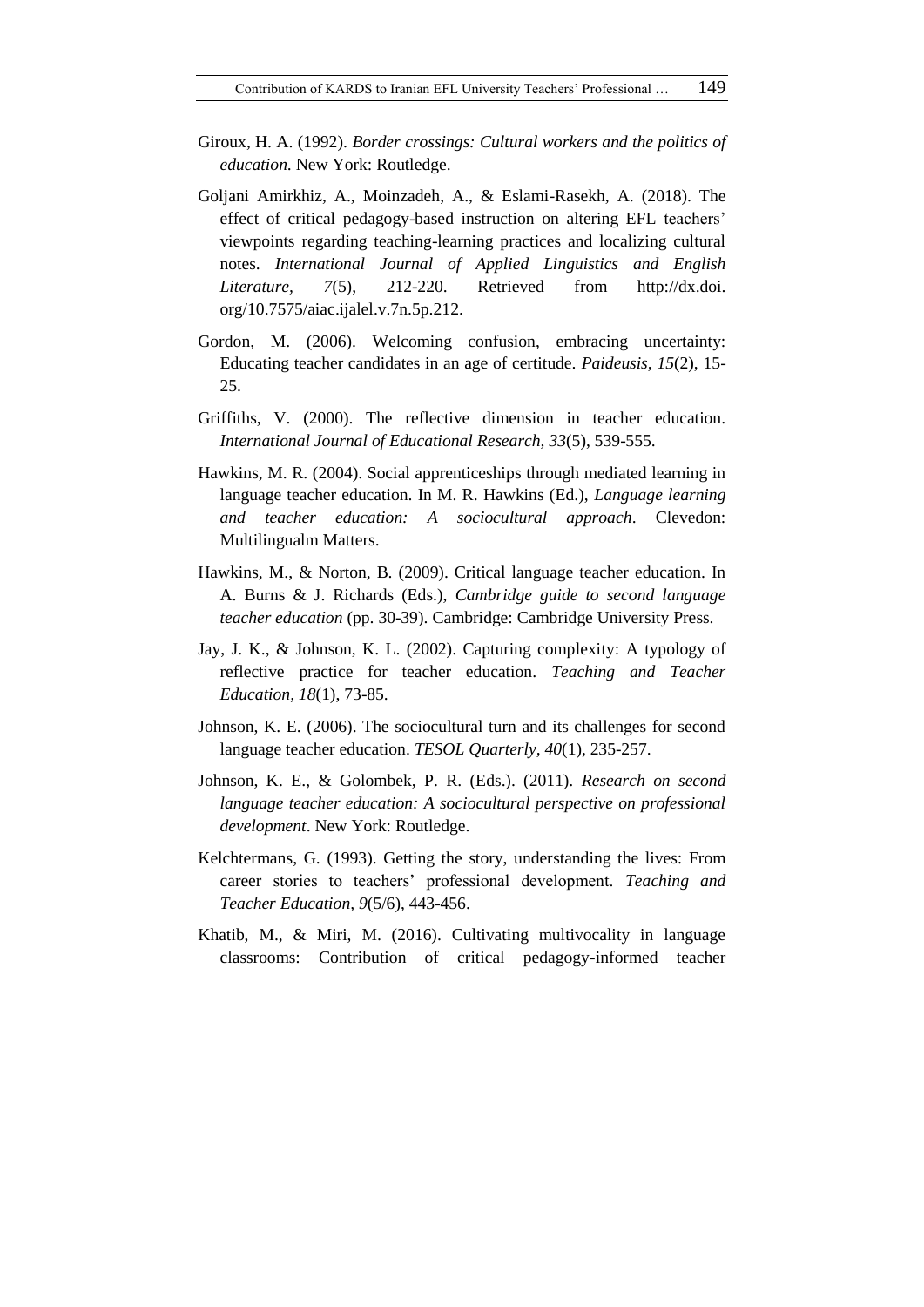education. *Critical Inquiry in Language Studies, 13*(2), 98-131. doi: 10.1080/15427587.2015.1137197

- King, E. T. (2013). Review of language teacher education for a global society: A modular model for knowing, analyzing, recognizing, doing, and seeing. *TESL-EJ, 16*(4).
- Korthagen, F. A. (2004). In search of the essence of a good teacher: Towards a more holistic approach in teacher education. *Teaching and teacher education, 20*(1), 77-97.
- Kubanyiova, M. (2012). *Teacher development in action: Understanding language teachers' conceptual change*. Basingstoke, UK: Palgrave Macmillan.
- Kumaravadivelu, B. (2003). *Beyond methods: Macrostrategies for language teaching*. New Jersey: Yale University Press.
- Kumaravadivelu, B. (2006). *Understanding language teaching: From method to post method*. Mahwah, New Jersey: Lawrence Erlbaum Associates.
- Kumaravadivelu, B. (2012). *Language teacher education for a global society*. New York: Taylor & Francis.
- Lin, A. Y. M. (2004). Introducing a critical pedagogical curriculum: A feminist reflexive account. In B. Norton & K. Toohey (Eds.), *Critical pedagogies and language learning* (pp. 271-290). Cambridge: Cambridge University Press.
- Maseko, P. B. N. (2018). Transformative praxis through critical consciousness: A conceptual exploration of a decolonial access with success agenda. *Educational Research for Social Change, 7*(0), 78-90. Retrieved from [http://dx.doi.org/10.17159/2221-4070/2018/v7i0a6.](http://dx.doi.org/10.17159/2221-4070/2018/v7i0a6)
- McDonald, J. P. (1986). Raising the teacher"s voice and the ironic role of theory. *Harvard Educational Review, 56*, 355-378.
- Nguyen, H. T. (2008). Conceptions of teaching by five Vietnamese American pre-service teachers. *Journal of Language, Identity and Education, 7*(2), 113-136.
- Pallant, J. (2016). *SPSS survival manual*. Berkshire: Open University Press.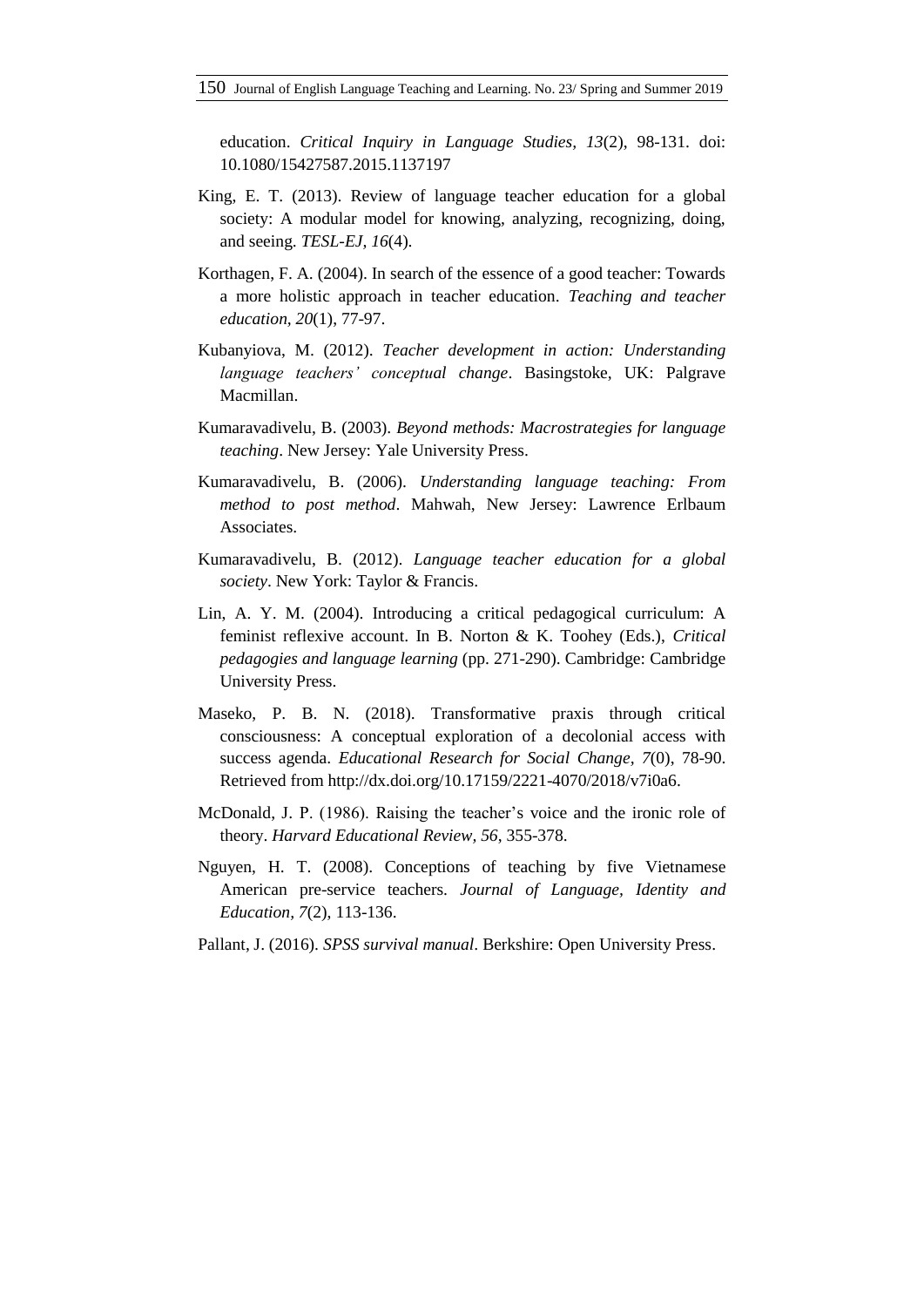- Pennycook, A. (2004). Critical moments in a TESOL praxicum. In B. Norton & K. Toohey (Eds.), *Critical pedagogies and language learning* (pp. 327-345). Cambridge: Cambridge University Press.
- Pituch, K. A., & Stevens, J. (2016). *Applied multivariate statistics for the social sciences: Analyses with SAS and IBM's SPSS*. New York: Routledge.
- Richards, J. C. (2008). Second language teacher education today. *RELC Journal, 39*(2), 158-177.
- Roberts, J. (1998). *Language teacher education*. London: Arnold.
- Sardabi, N., Biria, R., & Golestan, A. A. (2018). Reshaping teacher professional identity through critical pedagogy-informed teacher education. *International Journal of Instruction, 11*(3), 617-634. Retrieved from [https://doi.org/10.12973/iji.2018.11342a.](https://doi.org/10.12973/iji.2018.11342a)
- Scheffler, I. (1984). On the education of policy makers. *Harvard Educational Review, 54*, 152-165.
- Singh, G., & Richards, J. C. (2006). Teaching and learning in the language teacher education course room: A critical sociocultural perspective. *RELC Journal, 37*(2), 149-175.
- Smagorinsky, P., Cook, L. S., Moore, C., Jackson, A. Y., & Fry, P. G. (2004). Tensions in learning to teach: Accommodation and development of a teaching identity. *Journal of Teacher Education, 55*(1), 8-24.
- Steenekamp, K., van der Merwe, M., & Salieva Mehmedova, A. (2018). Enabling the development of student teacher professional identity through vicarious learning during an educational excursion. *South African Journal of Education, 38*(1), 1-8. Retrieved from https://doi. [org/1](https://doi.org/)0.15700/saje.v38n1a1407.
- Stein, P. (2004). Re-sourcing resources: Pedagogy, history and loss in a Johannesburg classroom. In M. R. Hawkins (Ed.), *Language learning and teacher education: A sociocultural approach*. Clevedon: Multilingual Matters.
- Sutherland, L., Howard, S., & Markauskaite, L. (2010). Professional identity creation: Examining the development of beginning pre-service teachers" understanding of their work as teachers. *Teaching and Teacher Education, 26*(3), 455-465.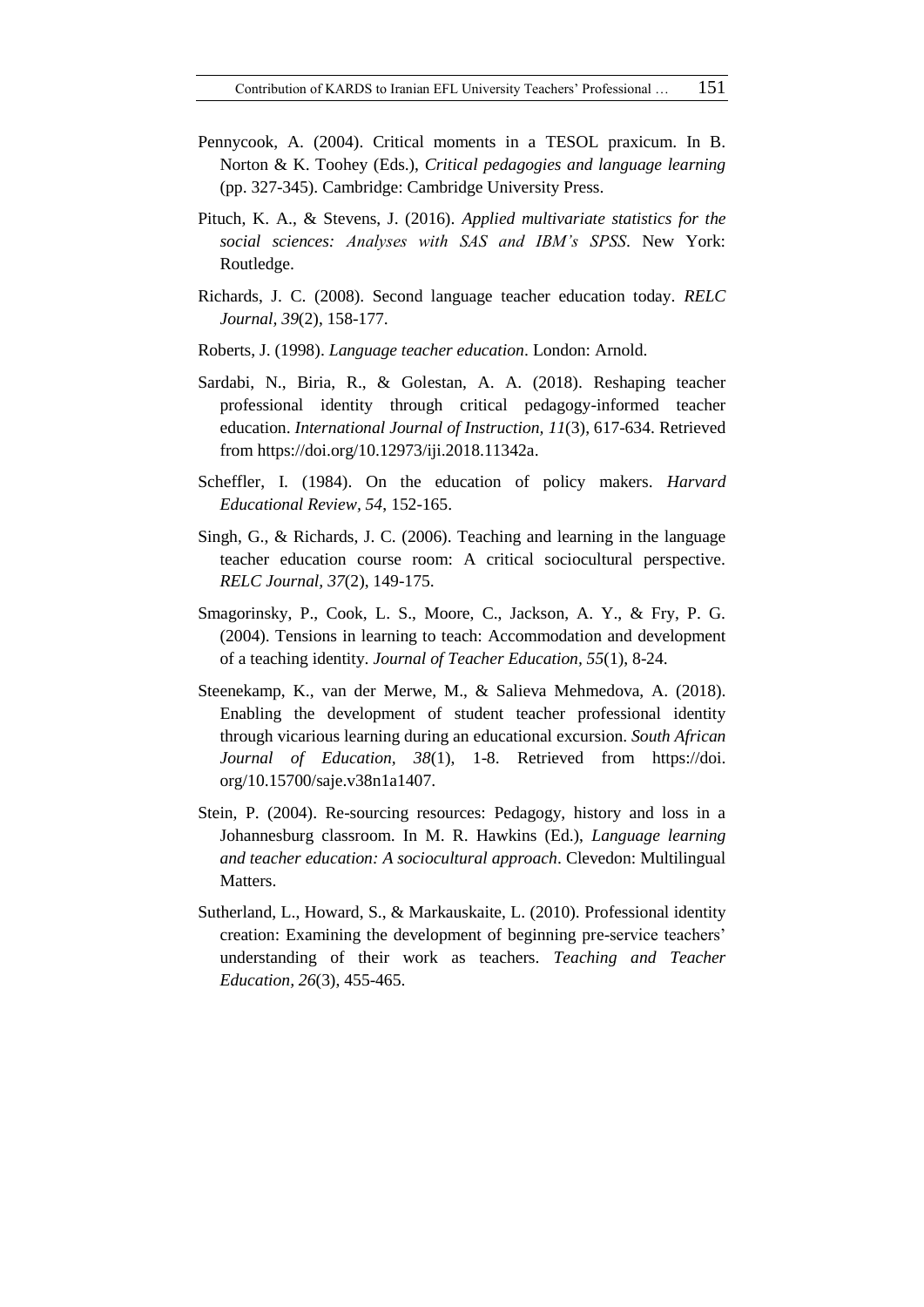- Tabachnhick, B. G., & Fidell, L. S. (2014). *Using multivariate statistics: Pearson new international edition*. Harlow: Pearson.
- Toohey, K., & Waterstone, B. (2004). Negotiating expertise in an action research community. In B. Norton & K. Toohey (Eds.), *Critical pedagogies and language learning* (pp. 291-310). Cambridge: Cambridge University Press.
- Trent, J. (2010). Teacher education as identity construction: Insights from action research. *Journal of Education for Teaching, 36*(2), 153-168.
- Tsui, A. B. M. (2007). Complexities of identity formation: A narrative inquiry of an ESL teacher. *TESOL Quarterly, 41*(4), 657-680.
- Wallace, M. (1995). *Training foreign language teachers: A reflective approach*. Cambridge: Cambridge University Press.
- Yazan, B. (2018). Toward identity-oriented teacher education: Critical autoethnographic narrative. *TESOL Journal*, 1-15. doi: 10.1002/ tesj. 388

#### **Appendix 1: Course Content**

#### **Books**

- 1. Language teacher education for a global society (Kumaravadivelu, 2012)
- 2. Second language teacher education (Burns & Richards, 2009)
- 3. The Cambridge guide to TESOL (Carter & Nunan, 2001)
- 4. Understanding language teaching: From method to post-method (Kumaravadivelu, 2006).
- 5. Beyond methods: Macrostrategies for language teaching (Kumaravadivelu, 2003).

#### **Articles**

- 6. Akbari, R. (2008). Post-method discourse and practice. *TESOL Quarterly, 42*(4), 641-652.
- 7. Kumaravadivelu, B. (1992). Macrostrategies for the second/foreign language teacher. *Modern Language Journal, 76*(1), 41-49.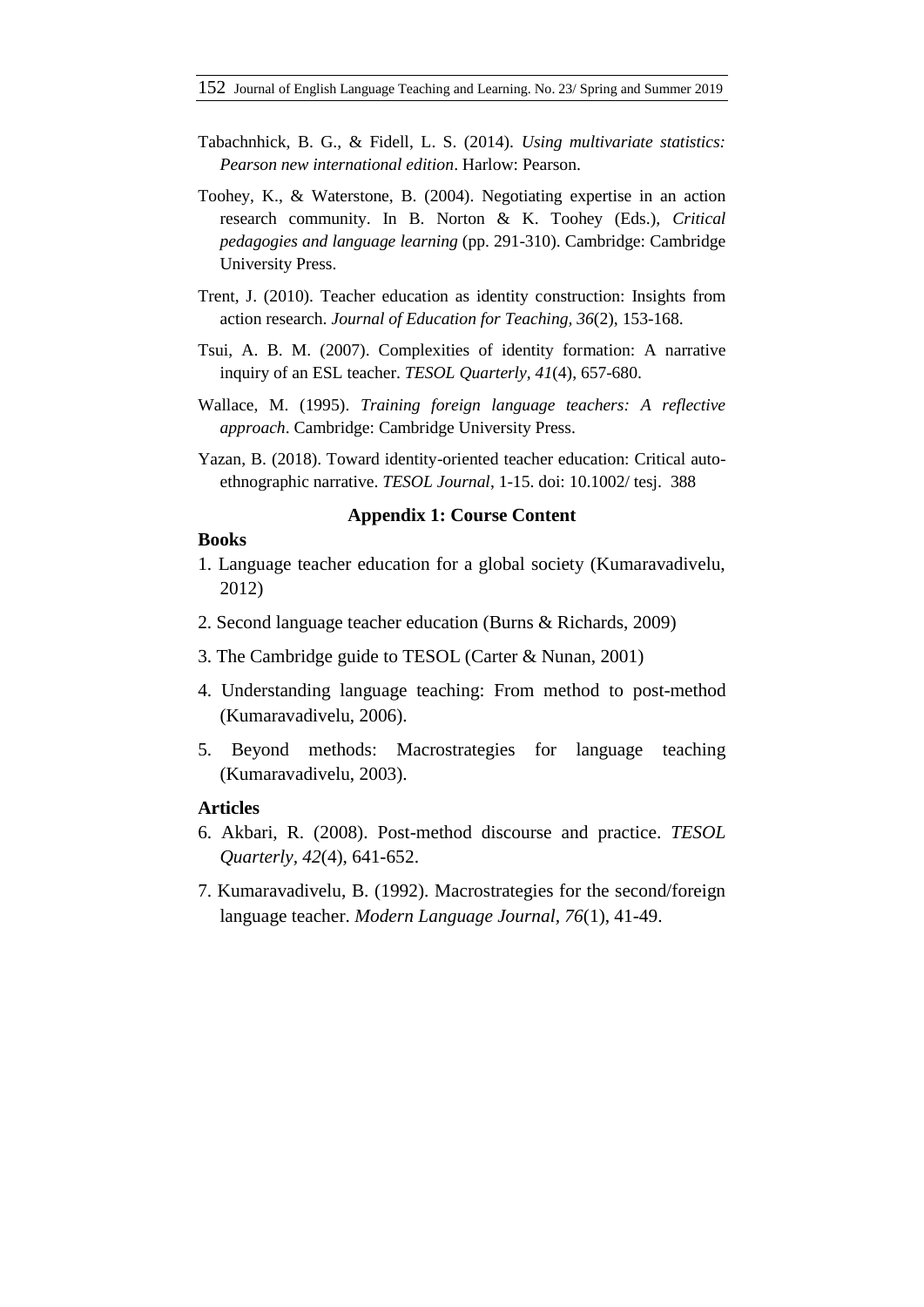- 8. Kumaravadivelu, B. (1994). The post-method condition: (E) merging strategies for second/foreign language teaching. *TESOL Quarterly, 28*(1), 27-48*.*
- 9. Kumaravadivelu, B. (2001). Toward a post-method pedagogy. *TESOL Quarterly*, *35*, 537-560.
- 10. Kumaravadivelu, B. (2003). Critical language pedagogy: A postmethod perspective on English language teaching. *World Englishes*, *22*(4), 539-550.
- 11. Kumaravadivelu, B. (2006). TESOL methods: Changing tracks, challenging trends. *TESOL Quarterly, 40*(1), 59-81.

#### **Appendix 2: KARDS Questionnaire**

| Please specify your biographical information below: |                 |  |
|-----------------------------------------------------|-----------------|--|
| Age:                                                | Gender:         |  |
| Degree/Certificate:                                 | Field of study: |  |
| Years of teaching experience:                       | City:           |  |
| <b>Teaching Context:</b>                            |                 |  |
| 1. School                                           |                 |  |
| 2. Language institute                               |                 |  |
| 3. University                                       |                 |  |
| $\sqrt{D}$ $\sqrt{D}$ $\sqrt{D}$ $\sqrt{D}$         |                 |  |

(Please mention the name): ………………………………………

## **Dear Teacher,**

This questionnaire is designed to explore your perception of a language teacher education modular model, KARDS, put forth by Kumaravadivelu in 2012. To this end, your meticulous completion of the questionnaire will surely contribute to obtaining accurate data and arriving at valid conclusions. Therefore, please check the box which best describes your perception. The information will be kept top confidential and will be used for research purposes only. Thank you very much in advance for your time and cooperation.

| <b>Items</b>                    | ω<br>ыį<br>isag<br>ದ | <u>ក្នុ</u><br>۹. | ω<br>ख़े<br>ōι | অ |
|---------------------------------|----------------------|-------------------|----------------|---|
| read books/articles on language |                      |                   |                |   |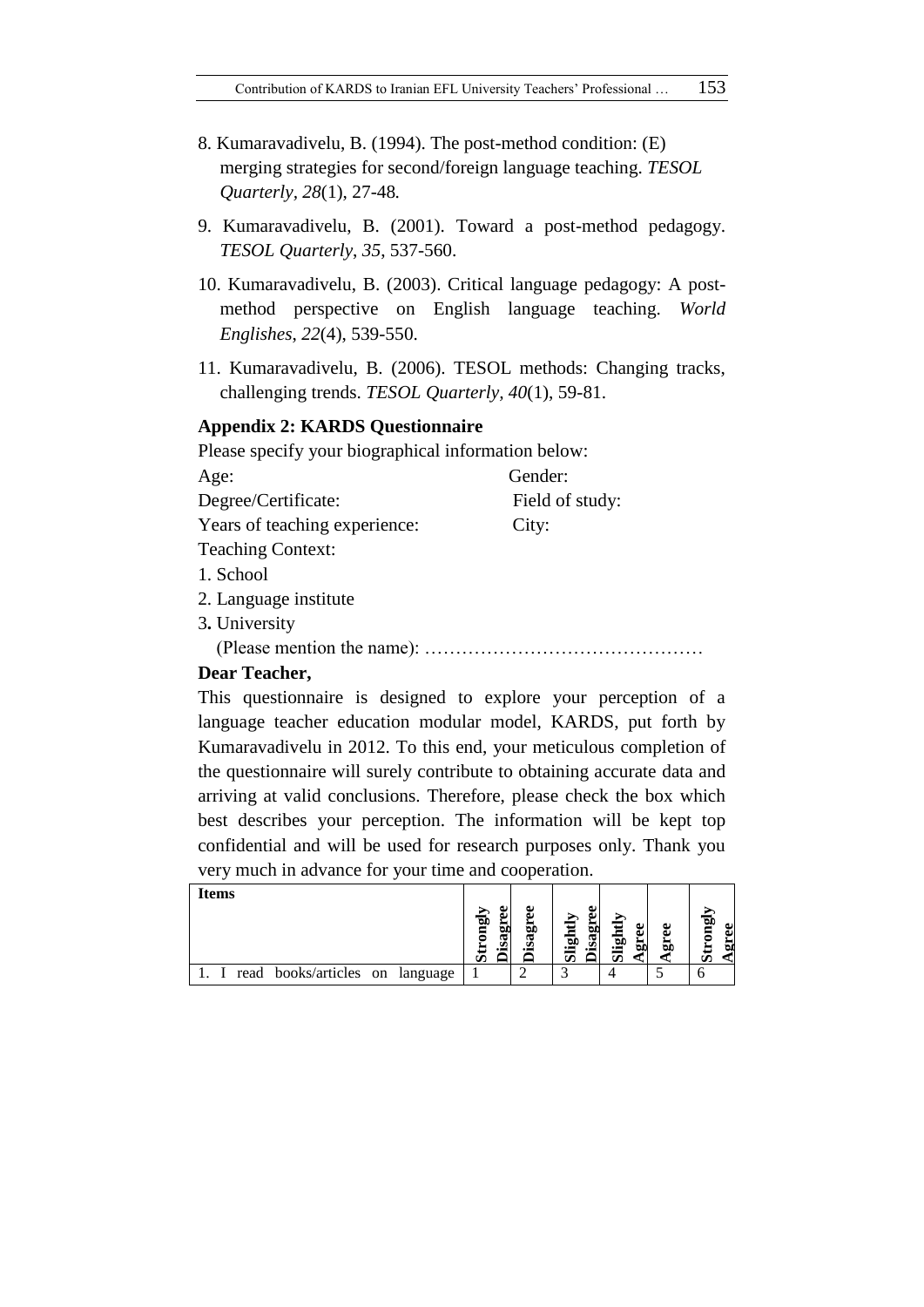# 154 Journal of English Language Teaching and Learning. No. 23/ Spring and Summer 2019

| teaching to improve my<br>classroom            |              |                |   |                |   |   |
|------------------------------------------------|--------------|----------------|---|----------------|---|---|
| performance.                                   |              |                |   |                |   |   |
| 2. I look at journal articles or surf the      | $\mathbf{1}$ | $\overline{2}$ | 3 | $\overline{4}$ | 5 | 6 |
| internet<br>what<br>the<br>to<br>latest<br>see |              |                |   |                |   |   |
| developments in my profession are.             |              |                |   |                |   |   |
| 3. I use management strategies that            | $\mathbf{1}$ | $\overline{2}$ | 3 | $\overline{4}$ | 5 | 6 |
| students' engagement<br>encourage<br>in        |              |                |   |                |   |   |
| academic tasks.                                |              |                |   |                |   |   |
| 4. I promote the development of my             | 1            | 2              | 3 | $\overline{4}$ | 5 | 6 |
| students'<br>social<br>skills<br>and<br>self-  |              |                |   |                |   |   |
| regulation.                                    |              |                |   |                |   |   |
| 5. I manage the content of classroom talk      | $\mathbf{1}$ | $\overline{2}$ | 3 | $\overline{4}$ | 5 | 6 |
| the<br>of<br>information<br>and<br>structure   |              |                |   |                |   |   |
| exchange.                                      |              |                |   |                |   |   |
| 6. My observations and experiences             | 1            | 2              | 3 | $\overline{4}$ | 5 | 6 |
| make my own personal knowledge.                |              |                |   |                |   |   |
| 7. I always think about how to build my        | $\mathbf{1}$ | 2              | 3 | 4              | 5 | 6 |
| own language teaching knowledge.               |              |                |   |                |   |   |
| 8. I talk with my learners to learn about      | 1            | 2              | 3 | 4              | 5 | 6 |
| their specific needs, wants, and lacks in      |              |                |   |                |   |   |
| any particular context.                        |              |                |   |                |   |   |
| 9. I talk with my learners to learn about      | 1            | $\overline{2}$ | 3 | $\overline{4}$ | 5 | 6 |
| their family backgrounds, hobbies,             |              |                |   |                |   |   |
| interests, and abilities.                      |              |                |   |                |   |   |
| 10. I think about the needs analysis done      | 1            | 2              | 3 | 4              | 5 | 6 |
| by outsiders carefully and give it a new       |              |                |   |                |   |   |
| shape by considering the particularity of      |              |                |   |                |   |   |
| my teaching/learning situations.               |              |                |   |                |   |   |
| 11. I create an autonomous classroom           | $\mathbf{1}$ | $\overline{2}$ | 3 | 4              | 5 | 6 |
| that is sensitive to learners' sense of self   |              |                |   |                |   |   |
| and agency.                                    |              |                |   |                |   |   |
| 12. I try to ready my learners to be           | 1            | 2              | 3 | 4              | 5 | 6 |
| autonomous in my classes and in larger         |              |                |   |                |   |   |
| out of class society.                          |              |                |   |                |   |   |
| my biography<br>I<br>think<br>13.<br>and       | $\mathbf{1}$ | $\overline{2}$ | 3 | $\overline{4}$ | 5 | 6 |
| background affects the way I define            |              |                |   |                |   |   |
| myself as a teacher.                           |              |                |   |                |   |   |
| 14. I think the books and the articles I       | $\mathbf{1}$ | 2              | 3 | 4              | 5 | 6 |
| read in the past affect my teaching            |              |                |   |                |   |   |
| beliefs (and teaching practice).               |              |                |   |                |   |   |
| 15. I construct my identity on an ongoing      | 1            | $\overline{2}$ | 3 | $\overline{4}$ | 5 | 6 |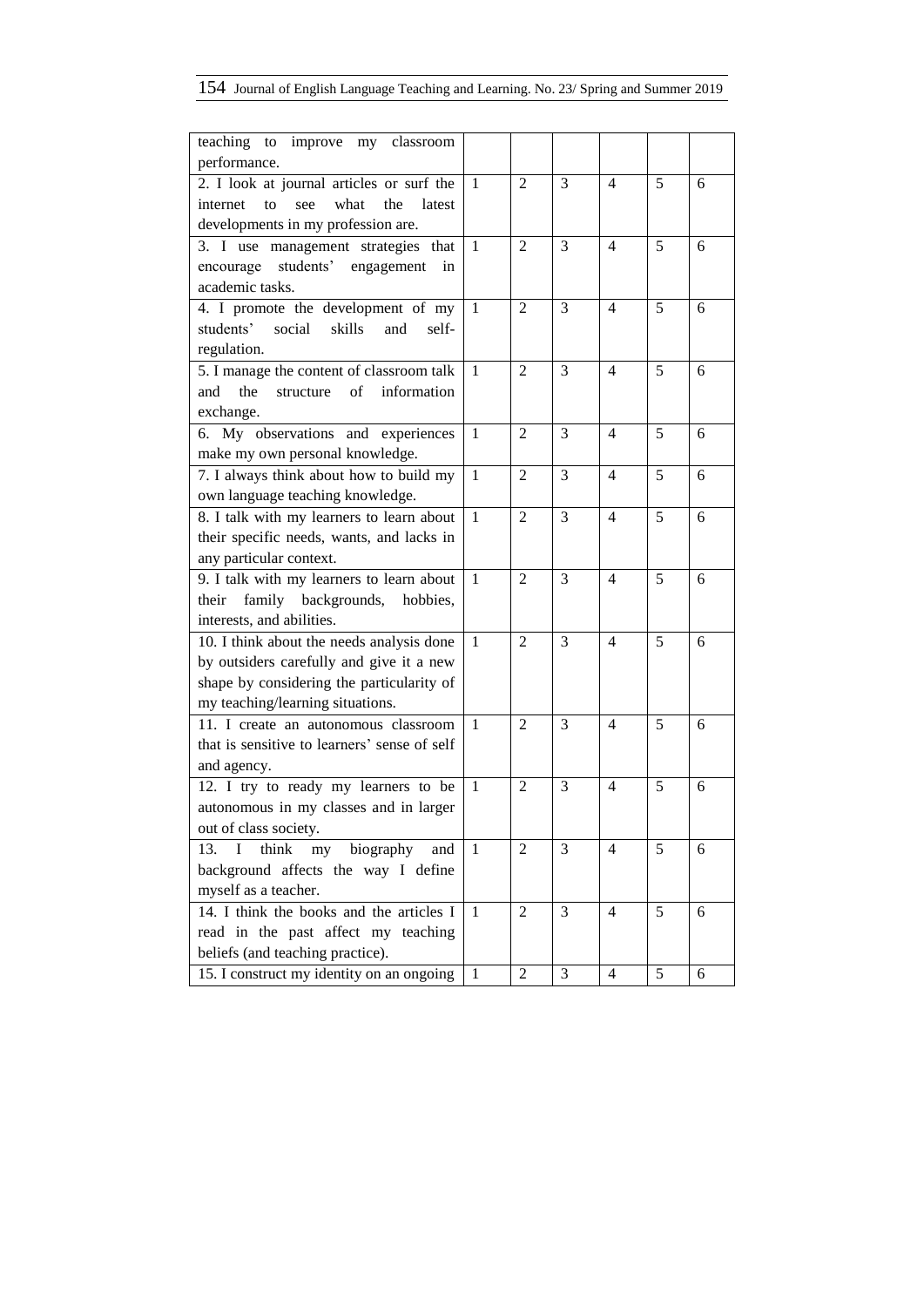| basis.                                       |              |                |                |                          |   |   |
|----------------------------------------------|--------------|----------------|----------------|--------------------------|---|---|
| 16. I invent and reinvent my identity to     | $\mathbf{1}$ | 2              | 3              | 4                        | 5 | 6 |
| reach my goals.                              |              |                |                |                          |   |   |
| 17. I question my identities (beliefs and    | $\mathbf{1}$ | $\overline{2}$ | 3              | $\overline{4}$           | 5 | 6 |
| values).                                     |              |                |                |                          |   |   |
| 18. I think my identity is fluid, dynamic,   | $\mathbf{1}$ | $\overline{2}$ | 3              | $\overline{4}$           | 5 | 6 |
| and incomplete.                              |              |                |                |                          |   |   |
| 19. I have critical engagement and           | $\mathbf{1}$ | $\overline{2}$ | 3              | $\overline{4}$           | 5 | 6 |
| negotiations with others to develop my       |              |                |                |                          |   |   |
| identities (beliefs and values).             |              |                |                |                          |   |   |
| 20. I teach to promote the independence      | $\mathbf{1}$ | $\overline{2}$ | 3              | $\overline{4}$           | 5 | 6 |
| of my learners.                              |              |                |                |                          |   |   |
| 21. I teach to integrate all four language   | 1            | $\overline{c}$ | 3              | $\overline{4}$           | 5 | 6 |
| skills.                                      |              |                |                |                          |   |   |
| 22. I teach to cultivate in my learners the  | $\mathbf{1}$ | $\overline{2}$ | 3              | 4                        | 5 | 6 |
| culture of using their experiences to find   |              |                |                |                          |   |   |
| answers to questions about in class and      |              |                |                |                          |   |   |
| out of class events.                         |              |                |                |                          |   |   |
| 23. I teach to make linguistic input         | $\mathbf{1}$ | 2              | 3              | 4                        | 5 | 6 |
| appropriate for the context where I teach.   |              |                |                |                          |   |   |
| 24. I teach to relate my classroom events    | $\mathbf{1}$ | 2              | 3              | 4                        | 5 | 6 |
| to social events.                            |              |                |                |                          |   |   |
| 25. I think of writing articles on the basis | $\mathbf{1}$ | 2              | 3              | $\overline{4}$           | 5 | 6 |
| of my classroom experiences.                 |              |                |                |                          |   |   |
| 26. I think my classroom events are          | $\mathbf{1}$ | $\overline{c}$ | 3              | $\overline{4}$           | 5 | 6 |
| potential research topics and think of       |              |                |                |                          |   |   |
| finding a method for investigating them.     |              |                |                |                          |   |   |
| 27. I try to create opportunities for my     | $\mathbf{1}$ | $\overline{2}$ | 3              | $\overline{4}$           | 5 | 6 |
| colleagues and for myself to voice our       |              |                |                |                          |   |   |
| voices through journals and conferences.     |              |                |                |                          |   |   |
| 28. I have critical conversations about      | 1            | $\overline{2}$ | 3              | 4                        | 5 | 6 |
| my classroom experiences with my             |              |                |                |                          |   |   |
| evolving self.                               |              |                |                |                          |   |   |
| 29. I discuss practical and theoretical 1    |              | $\sqrt{2}$     | $\mathfrak{Z}$ | $\overline{\mathcal{L}}$ | 5 | 6 |
| issues with my colleagues and look for       |              |                |                |                          |   |   |
| their advice and feedback.                   |              |                |                |                          |   |   |
| 30. I have conversations with texts on       | $\mathbf{1}$ | $\mathbf{2}$   | 3              | $\overline{4}$           | 5 | 6 |
| language learning/teaching issues.           |              |                |                |                          |   |   |
| 31. I construct a personal theory of         | $\mathbf{1}$ | $\mathbf{2}$   | 3              | $\overline{4}$           | 5 | 6 |
| practice through collaboration and dialog    |              |                |                |                          |   |   |
| with others.                                 |              |                |                |                          |   |   |